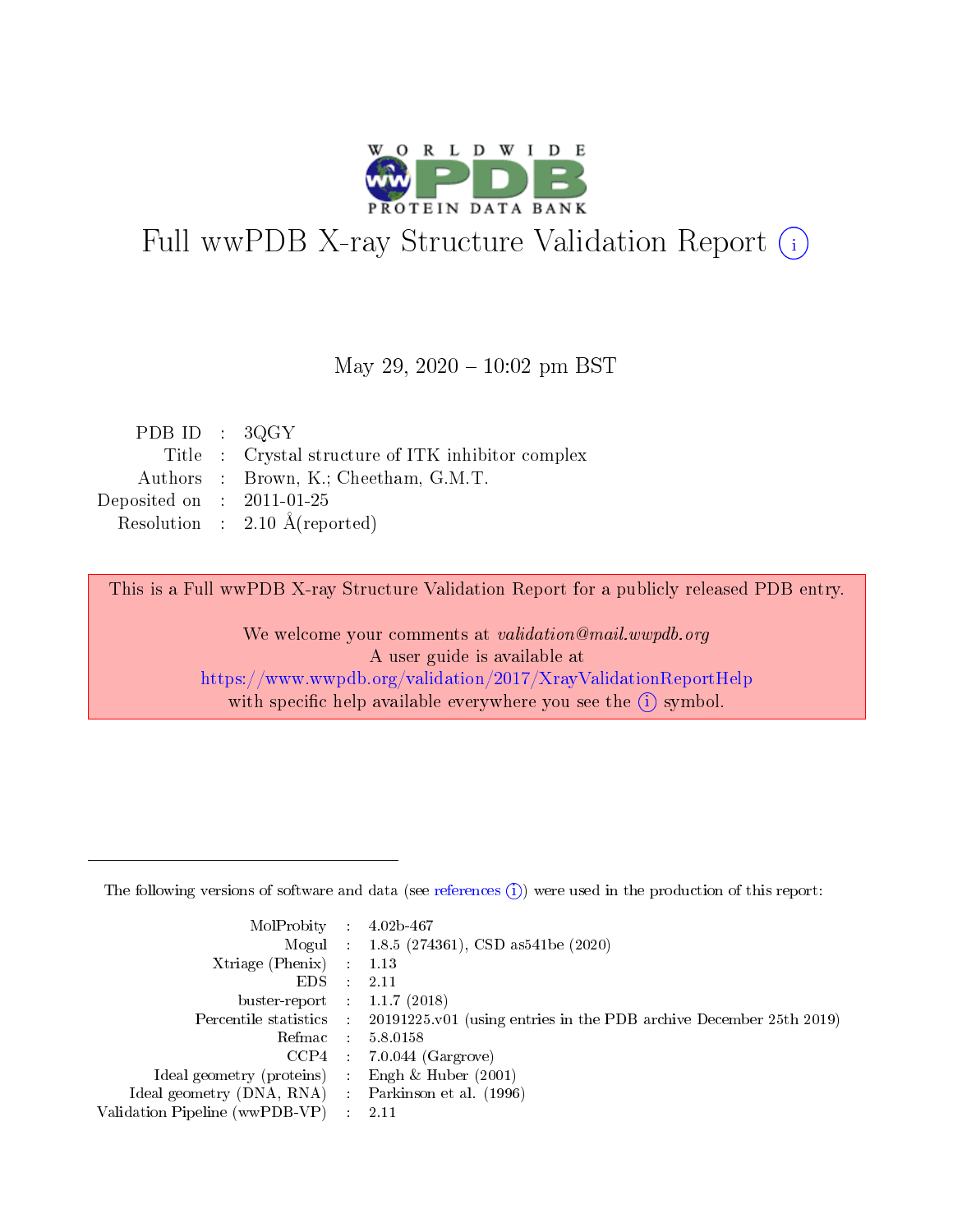# 1 [O](https://www.wwpdb.org/validation/2017/XrayValidationReportHelp#overall_quality)verall quality at a glance  $(i)$

The following experimental techniques were used to determine the structure: X-RAY DIFFRACTION

The reported resolution of this entry is 2.10 Å.

Percentile scores (ranging between 0-100) for global validation metrics of the entry are shown in the following graphic. The table shows the number of entries on which the scores are based.



| Metric                | Whole archive<br>$(\#\text{Entries})$ | <b>Similar resolution</b><br>$(\#\text{Entries}, \text{resolution range}(\text{\AA}))$ |
|-----------------------|---------------------------------------|----------------------------------------------------------------------------------------|
| Clashscore            | 141614                                | $5710(2.10-2.10)$                                                                      |
| Ramachandran outliers | 138981                                | $5647(2.10-2.10)$                                                                      |
| Sidechain outliers    | 138945                                | $5648$ $(2.10-2.10)$                                                                   |
| RSRZ outliers         | 127900                                | $5083(2.10-2.10)$                                                                      |

The table below summarises the geometric issues observed across the polymeric chains and their fit to the electron density. The red, orange, yellow and green segments on the lower bar indicate the fraction of residues that contain outliers for  $\geq=3$ , 2, 1 and 0 types of geometric quality criteria respectively. A grey segment represents the fraction of residues that are not modelled. The numeric value for each fraction is indicated below the corresponding segment, with a dot representing fractions  $\epsilon = 5\%$  The upper red bar (where present) indicates the fraction of residues that have poor fit to the electron density. The numeric value is given above the bar.

| Mol | Chain | Length | Quality of chain |     |         |     |  |  |  |
|-----|-------|--------|------------------|-----|---------|-----|--|--|--|
|     |       |        | 8%               |     |         |     |  |  |  |
|     |       | 286    | 55%              | 25% | $5\%$ . | 14% |  |  |  |
|     |       |        | 7%               |     |         |     |  |  |  |
|     |       | 286    | 56%              | 26% |         | 14% |  |  |  |

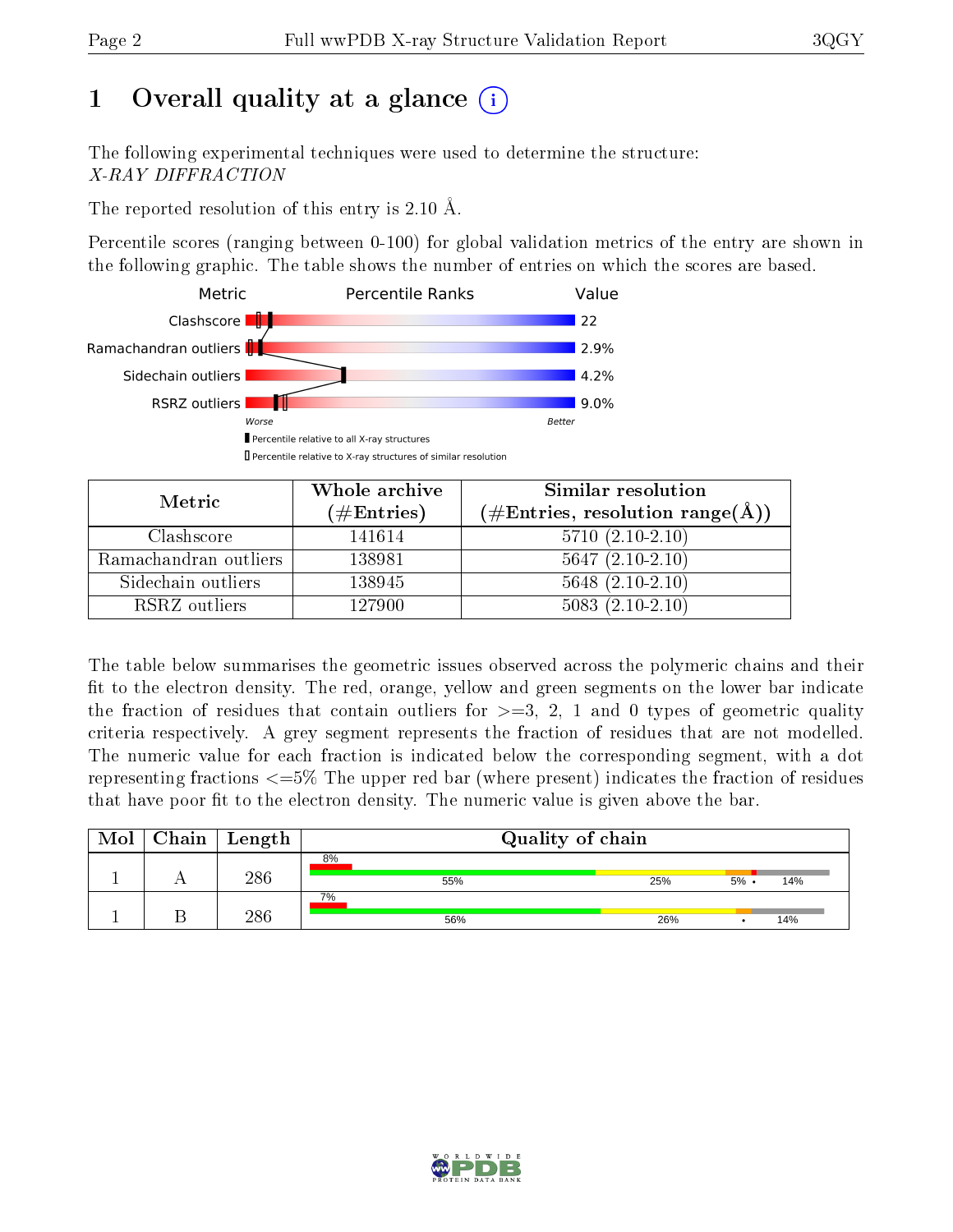# 2 Entry composition (i)

There are 4 unique types of molecules in this entry. The entry contains 4494 atoms, of which 0 are hydrogens and 0 are deuteriums.

In the tables below, the ZeroOcc column contains the number of atoms modelled with zero occupancy, the AltConf column contains the number of residues with at least one atom in alternate conformation and the Trace column contains the number of residues modelled with at most 2 atoms.

| Mol | Chain Residues | Atoms |                 |    |            |  |  | $\rm ZeroOcc \mid AltConf \mid Trace$ |  |
|-----|----------------|-------|-----------------|----|------------|--|--|---------------------------------------|--|
|     | 246            | Total | $C \tN$         |    |            |  |  |                                       |  |
|     |                | 1969. | 1257 327 367 18 |    |            |  |  |                                       |  |
|     | 245            | Total | $\mathbf{C}$    | -N |            |  |  |                                       |  |
|     |                | 1956- | 1250 324        |    | - 364 - 18 |  |  |                                       |  |

Molecule 1 is a protein called Tyrosine-protein kinase ITK/TSK.

| Chain                 | Residue | Modelled   | Actual         | Comment               | Reference                             |
|-----------------------|---------|------------|----------------|-----------------------|---------------------------------------|
| А                     | 335     | <b>MET</b> | ÷.             | <b>EXPRESSION TAG</b> | UNP<br>Q08881                         |
| $\boldsymbol{A}$      | 336     | <b>GLY</b> |                | <b>EXPRESSION TAG</b> | UNP<br>Q08881                         |
| $\boldsymbol{A}$      | 337     | <b>SER</b> |                | <b>EXPRESSION TAG</b> | UNP<br>Q08881                         |
| $\boldsymbol{A}$      | 338     | <b>SER</b> |                | <b>EXPRESSION TAG</b> | <b>UNP</b><br>Q08881                  |
| $\boldsymbol{A}$      | 339     | HIS        | ÷.             | <b>EXPRESSION TAG</b> | <b>UNP</b><br>Q08881                  |
| А                     | 340     | HIS        | ÷,             | EXPRESSION TAG        | <b>UNP</b><br>Q08881                  |
| $\boldsymbol{A}$      | 341     | <b>HIS</b> | ÷,             | <b>EXPRESSION TAG</b> | UNP<br>Q08881                         |
| A                     | 342     | <b>HIS</b> | L,             | <b>EXPRESSION TAG</b> | <b>UNP</b><br>Q08881                  |
| $\mathbf A$           | 343     | <b>HIS</b> | $\frac{1}{2}$  | <b>EXPRESSION TAG</b> | <b>UNP</b><br>Q08881                  |
| $\boldsymbol{A}$      | 344     | <b>HIS</b> | ÷,             | <b>EXPRESSION TAG</b> | <b>UNP</b><br>Q08881                  |
| $\boldsymbol{A}$      | 345     | <b>SER</b> |                | <b>EXPRESSION TAG</b> | <b>UNP</b><br>Q08881                  |
| $\boldsymbol{A}$      | 346     | <b>SER</b> |                | <b>EXPRESSION TAG</b> | UNP<br>$Q$ 08881                      |
| $\boldsymbol{A}$      | 347     | <b>GLY</b> |                | <b>EXPRESSION TAG</b> | UNP<br>Q08881                         |
| $\boldsymbol{A}$      | 348     | <b>LEU</b> | ÷,             | <b>EXPRESSION TAG</b> | UNP<br>Q08881                         |
| А                     | 349     | VAL        | $\blacksquare$ | <b>EXPRESSION TAG</b> | UNP<br>Q08881                         |
| $\boldsymbol{\rm{A}}$ | 350     | PRO        | ÷,             | <b>EXPRESSION TAG</b> | UNP<br>Q08881                         |
| А                     | 351     | $\rm{ARG}$ | L,             | <b>EXPRESSION TAG</b> | UNP<br>Q08881                         |
| $\mathbf A$           | 352     | <b>GLY</b> | $\frac{1}{2}$  | <b>EXPRESSION TAG</b> | <b>UNP</b><br>Q08881                  |
| $\overline{\rm A}$    | 353     | SER        | L,             | EXPRESSION TAG        | <b>UNP</b><br>$Q$ 08881               |
| $\boldsymbol{A}$      | 354     | <b>LEU</b> |                | <b>EXPRESSION TAG</b> | $\ensuremath{\mathrm{UNP}}$<br>Q08881 |
| $\boldsymbol{A}$      | 355     | <b>HIS</b> |                | <b>EXPRESSION TAG</b> | <b>UNP</b><br>Q08881                  |
| $\boldsymbol{A}$      | 356     | <b>MET</b> |                | <b>EXPRESSION TAG</b> | UNP<br>Q08881                         |
| $\bf{A}$              | 394     | <b>LYS</b> | $\rm{ARG}$     | <b>CONFLICT</b>       | UNP<br>Q08881                         |
| А                     | 397     | <b>SER</b> | <b>ALA</b>     | <b>CONFLICT</b>       | UNP<br>Q08881                         |
| $\boldsymbol{A}$      | 401     | <b>ASP</b> | GLU            | <b>CONFLICT</b>       | <b>UNP Q08881</b>                     |

There are 50 discrepancies between the modelled and reference sequences:

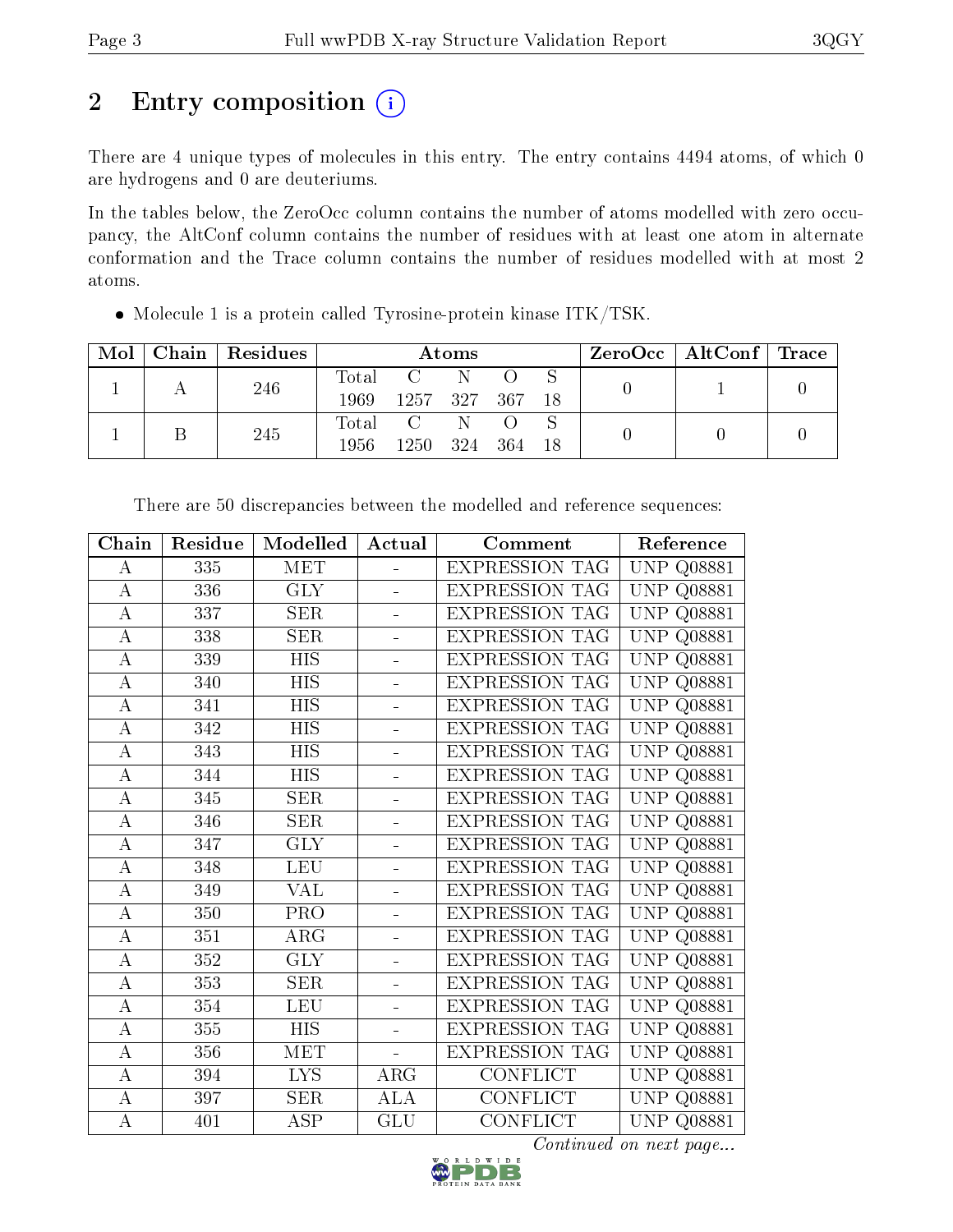| Chain                   | Residue | Modelled   | Actual         | Comment               | Reference               |
|-------------------------|---------|------------|----------------|-----------------------|-------------------------|
| B                       | 335     | MET        |                | <b>EXPRESSION TAG</b> | <b>UNP Q08881</b>       |
| $\boldsymbol{B}$        | 336     | <b>GLY</b> | $\equiv$       | <b>EXPRESSION TAG</b> | <b>UNP</b><br>Q08881    |
| $\boldsymbol{B}$        | 337     | <b>SER</b> | $\overline{a}$ | <b>EXPRESSION TAG</b> | <b>UNP</b><br>Q08881    |
| $\, {\bf B}$            | 338     | <b>SER</b> | $\equiv$       | <b>EXPRESSION TAG</b> | <b>UNP</b><br>Q08881    |
| $\boldsymbol{B}$        | 339     | HIS        | ÷              | <b>EXPRESSION TAG</b> | UNP<br>Q08881           |
| $\overline{B}$          | 340     | <b>HIS</b> | ÷              | <b>EXPRESSION TAG</b> | <b>UNP</b><br>Q08881    |
| $\, {\bf B}$            | 341     | <b>HIS</b> | ÷              | <b>EXPRESSION TAG</b> | <b>UNP</b><br>Q08881    |
| $\overline{B}$          | 342     | <b>HIS</b> | $\blacksquare$ | EXPRESSION TAG        | <b>UNP</b><br>Q08881    |
| $\boldsymbol{B}$        | 343     | <b>HIS</b> |                | <b>EXPRESSION TAG</b> | <b>UNP</b><br>Q08881    |
| B                       | 344     | <b>HIS</b> | ÷.             | <b>EXPRESSION TAG</b> | <b>UNP</b><br>Q08881    |
| B                       | 345     | <b>SER</b> | ÷.             | <b>EXPRESSION TAG</b> | UNP<br>Q08881           |
| $\, {\bf B}$            | 346     | <b>SER</b> | $\equiv$       | <b>EXPRESSION TAG</b> | <b>UNP</b><br>Q08881    |
| B                       | 347     | <b>GLY</b> | $\equiv$       | <b>EXPRESSION TAG</b> | UNP<br>Q08881           |
| B                       | 348     | <b>LEU</b> | ÷              | <b>EXPRESSION TAG</b> | <b>UNP</b><br>Q08881    |
| $\boldsymbol{B}$        | 349     | <b>VAL</b> | ÷.             | EXPRESSION TAG        | <b>UNP</b><br>Q08881    |
| $\overline{B}$          | 350     | PRO        | $\blacksquare$ | <b>EXPRESSION TAG</b> | <b>UNP</b><br>Q08881    |
| $\, {\bf B}$            | 351     | $\rm{ARG}$ |                | <b>EXPRESSION TAG</b> | <b>UNP</b><br>Q08881    |
| B                       | 352     | GLY        | ÷.             | <b>EXPRESSION TAG</b> | <b>UNP</b><br>Q08881    |
| B                       | 353     | <b>SER</b> | $\overline{a}$ | <b>EXPRESSION TAG</b> | <b>UNP</b><br>Q08881    |
| B                       | 354     | LEU        | ÷              | <b>EXPRESSION TAG</b> | UNP<br>Q08881           |
| $\, {\bf B}$            | 355     | HIS        | $\overline{a}$ | <b>EXPRESSION TAG</b> | <b>UNP</b><br>Q08881    |
| $\overline{\mathrm{B}}$ | 356     | MET        |                | <b>EXPRESSION TAG</b> | <b>UNP</b><br>Q08881    |
| $\overline{B}$          | 394     | LYS        | $\rm{ARG}$     | CONFLICT              | <b>UNP</b><br>Q08881    |
| $\boldsymbol{B}$        | 397     | <b>SER</b> | ALA            | <b>CONFLICT</b>       | <b>UNP</b><br>$Q$ 08881 |
| $\boldsymbol{B}$        | 401     | ASP        | GLU            | CONFLICT              | UNP.<br>Q08881          |

 Molecule 2 is 3-[(8-phenylthieno[2,3-h]quinazolin-2-yl)amino]benzenesulfonamide (three-letter code: PQC) (formula:  $C_{22}H_{16}N_4O_2S_2$ ).

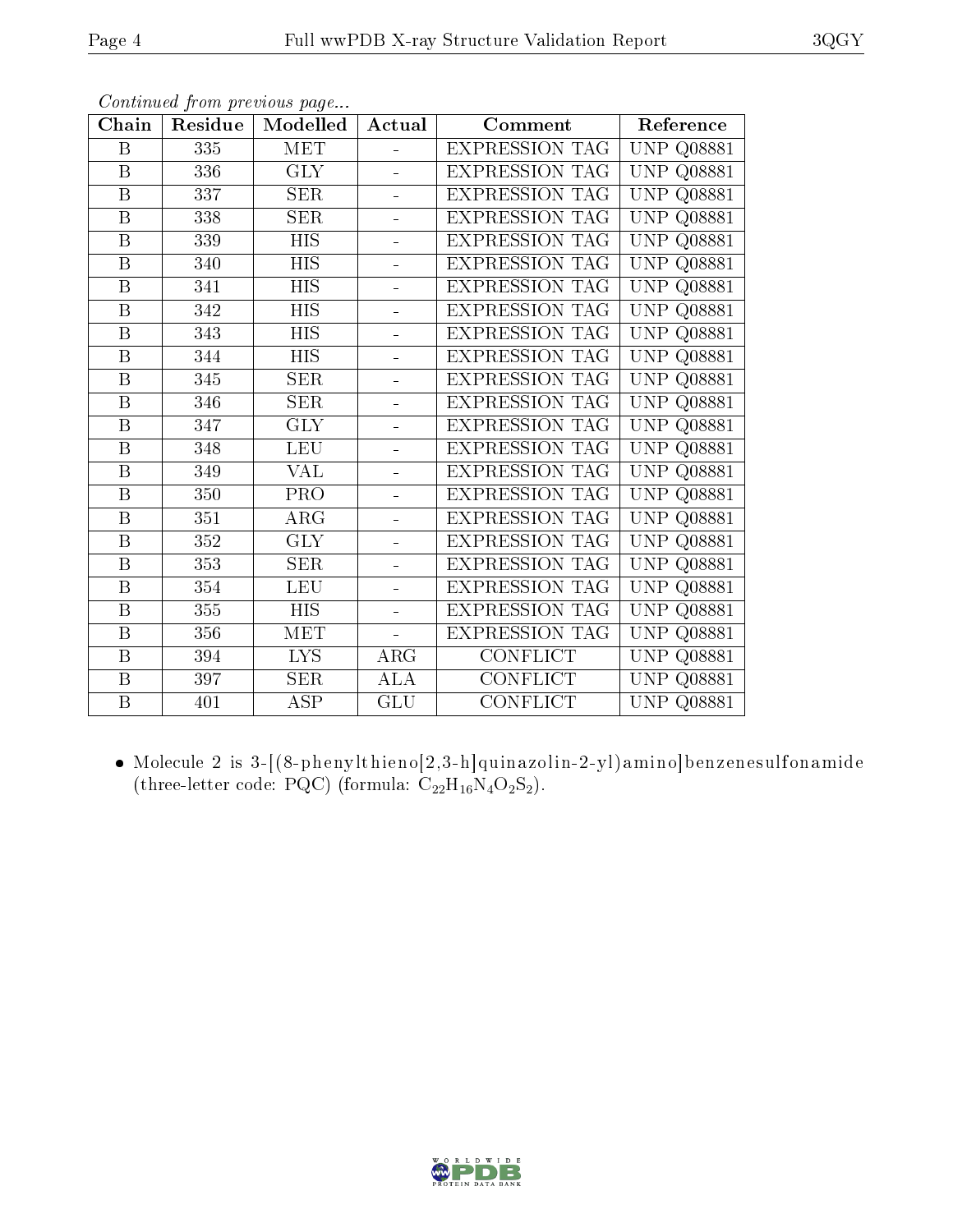

| Mol | Chain   Residues | Atoms           |      |  | $ZeroOcc$   AltConf |  |  |  |
|-----|------------------|-----------------|------|--|---------------------|--|--|--|
|     |                  | Total<br>$30\,$ | -99. |  |                     |  |  |  |

 $\bullet\,$  Molecule 3 is N-{5-[2-(methylamino)pyrimidin-4-yl]-2-oxo-1,2-dihydropyridin-3-yl}-4-(piper idin-1-yl)benzamide (three-letter code: L7O) (formula:  $C_{22}H_{24}N_6O_2$ ).



|  | Mol   Chain   Residues | Atoms       |    |  | $\rm ZeroOcc \mid AltConf$ |  |
|--|------------------------|-------------|----|--|----------------------------|--|
|  |                        | Total C N O | 22 |  |                            |  |

Molecule 4 is water.

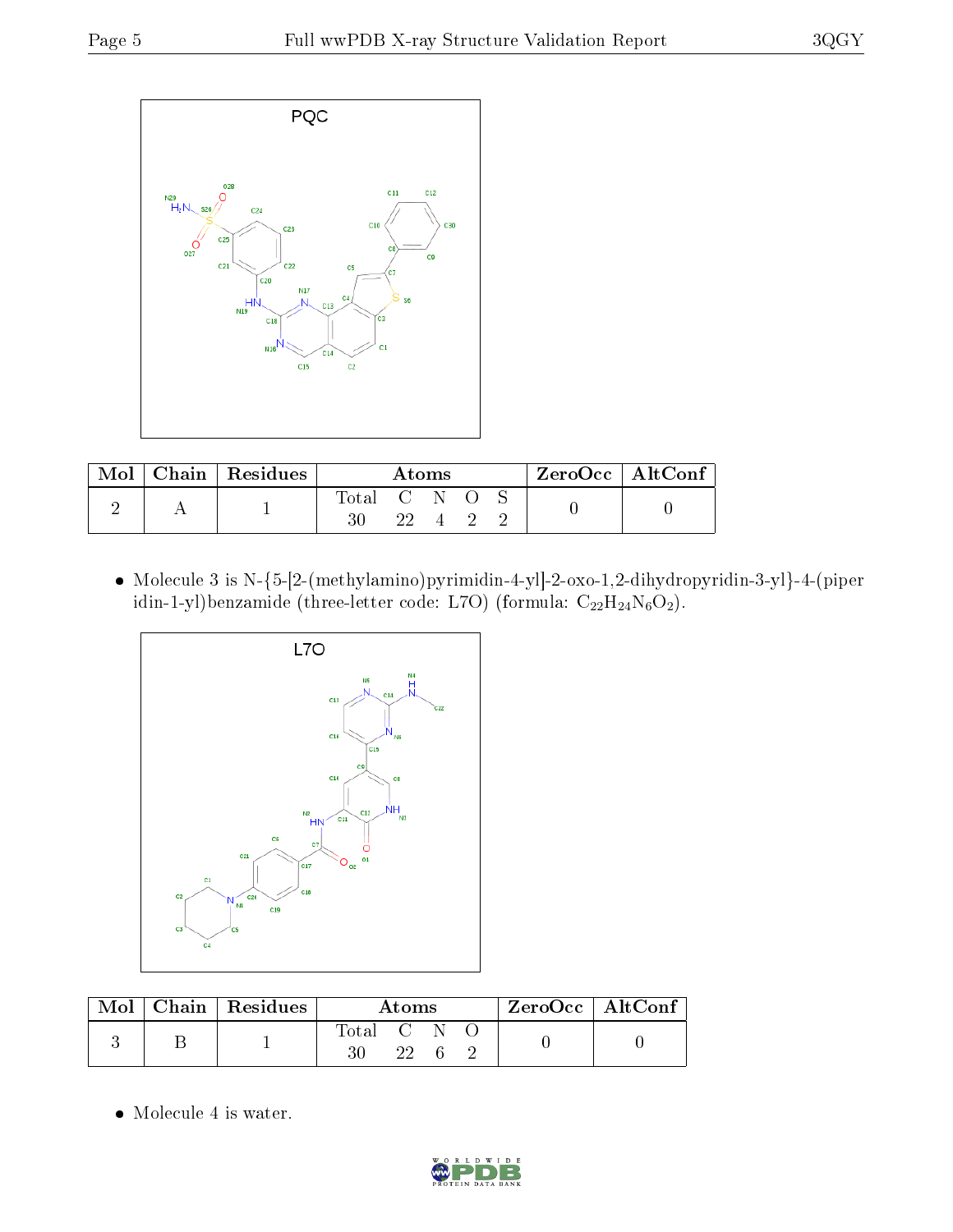|  | $Mol$   Chain   Residues | Atoms               | ZeroOcc   AltConf |
|--|--------------------------|---------------------|-------------------|
|  | 211                      | Total<br>211<br>211 |                   |
|  | 298                      | Total<br>298<br>298 |                   |

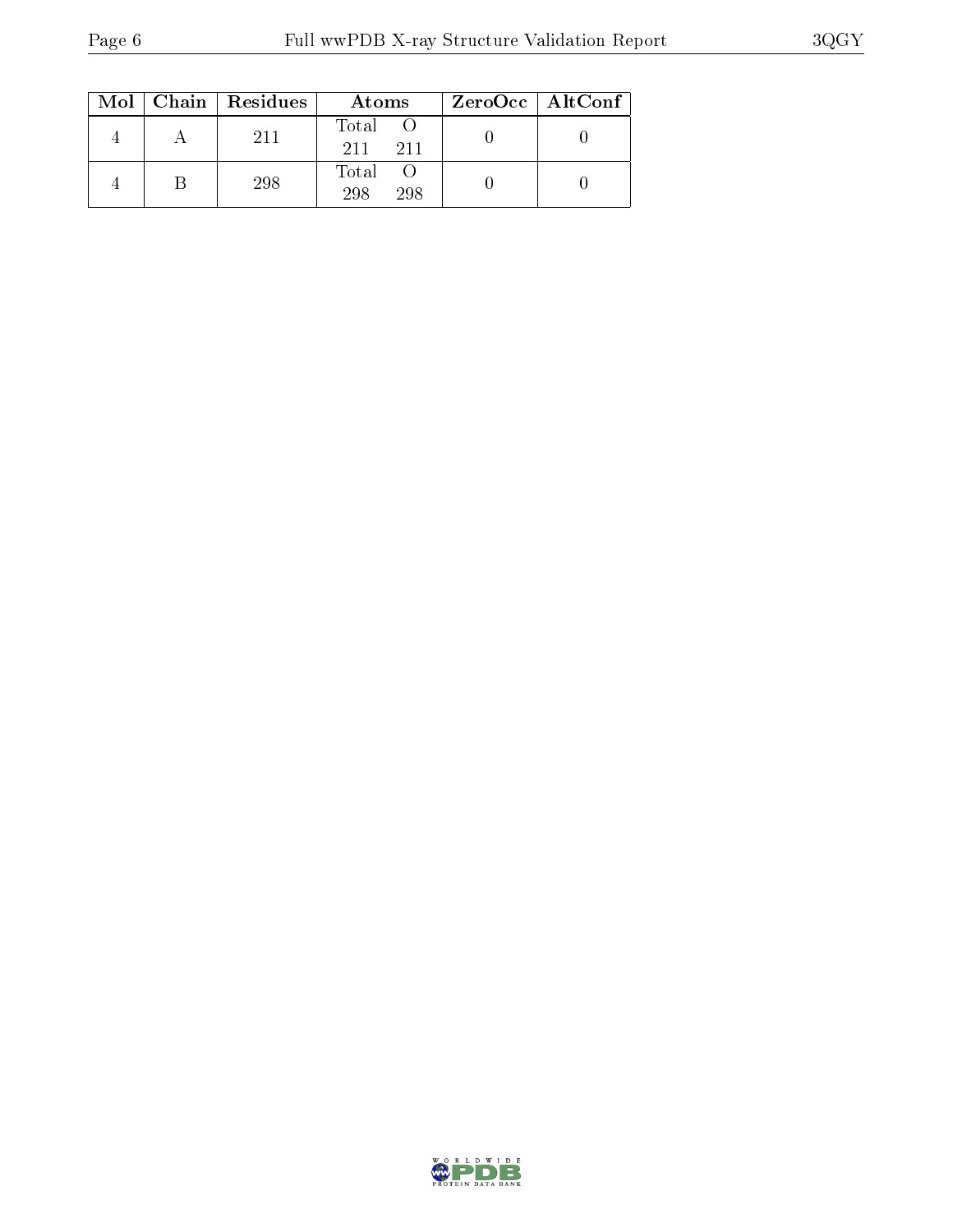# 3 Residue-property plots  $(i)$

These plots are drawn for all protein, RNA and DNA chains in the entry. The first graphic for a chain summarises the proportions of the various outlier classes displayed in the second graphic. The second graphic shows the sequence view annotated by issues in geometry and electron density. Residues are color-coded according to the number of geometric quality criteria for which they contain at least one outlier: green  $= 0$ , yellow  $= 1$ , orange  $= 2$  and red  $= 3$  or more. A red dot above a residue indicates a poor fit to the electron density (RSRZ  $> 2$ ). Stretches of 2 or more consecutive residues without any outlier are shown as a green connector. Residues present in the sample, but not in the model, are shown in grey.



• Molecule 1: Tyrosine-protein kinase ITK/TSK

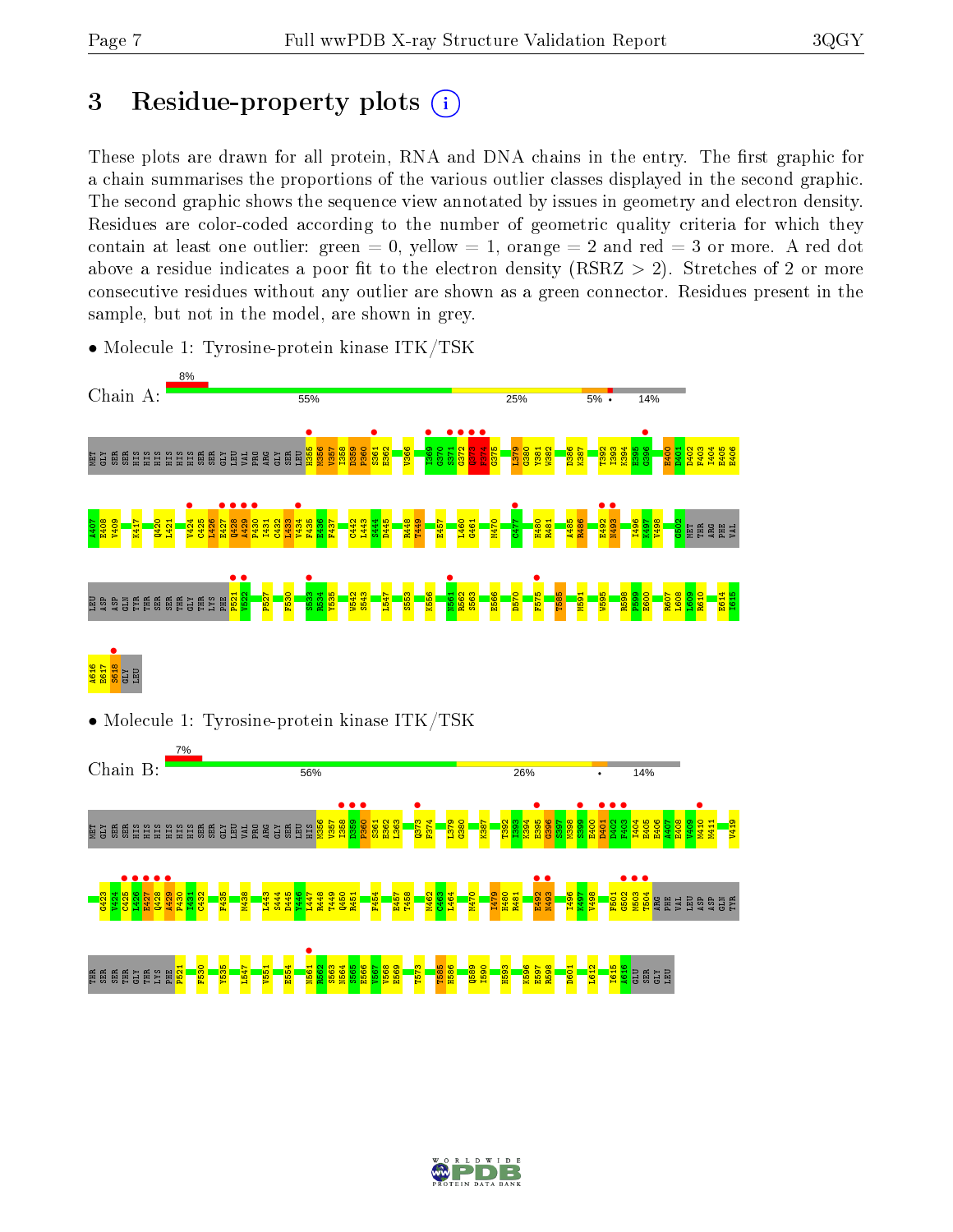# 4 Data and refinement statistics  $(i)$

| Property                                                             | Value                                           | Source     |
|----------------------------------------------------------------------|-------------------------------------------------|------------|
| Space group                                                          | C121                                            | Depositor  |
| Cell constants                                                       | $125.86\text{\AA}$<br>74.38Å<br>78.83Å          | Depositor  |
| a, b, c, $\alpha$ , $\beta$ , $\gamma$                               | $93.99^\circ$<br>$90.00^\circ$<br>$90.00^\circ$ |            |
| Resolution $(A)$                                                     | 20.00<br>2.10<br>$\frac{1}{2}$                  | Depositor  |
|                                                                      | $-2.10$<br>19.93                                | <b>EDS</b> |
| % Data completeness                                                  | (Not available) $(20.00-2.10)$                  | Depositor  |
| (in resolution range)                                                | $95.5(19.93-2.10)$                              | <b>EDS</b> |
| $R_{merge}$                                                          | (Not available)                                 | Depositor  |
| $\mathrm{R}_{sym}$                                                   | (Not available)                                 | Depositor  |
| $\sqrt{I/\sigma}(I) > 1$                                             | 2.04 (at $2.09\text{\AA}$ )                     | Xtriage    |
| Refinement program                                                   | <b>CNS</b>                                      | Depositor  |
| $R, R_{free}$                                                        | 0.208<br>0.247                                  | Depositor  |
|                                                                      | (Not available)<br>0.230                        | DCC        |
| $R_{free}$ test set                                                  | No test flags present.                          | wwPDB-VP   |
| Wilson B-factor $(A^2)$                                              | 28.7                                            | Xtriage    |
| Anisotropy                                                           | 0.214                                           | Xtriage    |
| Bulk solvent $k_{sol}(e/\mathring{A}^3)$ , $B_{sol}(\mathring{A}^2)$ | $0.36$ , 53.2                                   | <b>EDS</b> |
| L-test for twinning <sup>2</sup>                                     | $< L >$ = 0.50, $< L^2 >$ = 0.33                | Xtriage    |
| Estimated twinning fraction                                          | No twinning to report.                          | Xtriage    |
| $F_o, F_c$ correlation                                               | 0.93                                            | <b>EDS</b> |
| Total number of atoms                                                | 4494                                            | wwPDB-VP   |
| Average B, all atoms $(A^2)$                                         | 32.0                                            | wwPDB-VP   |

Xtriage's analysis on translational NCS is as follows: The largest off-origin peak in the Patterson function is  $5.58\%$  of the height of the origin peak. No significant pseudotranslation is detected.

<sup>&</sup>lt;sup>2</sup>Theoretical values of  $\langle |L| \rangle$ ,  $\langle L^2 \rangle$  for acentric reflections are 0.5, 0.333 respectively for untwinned datasets, and 0.375, 0.2 for perfectly twinned datasets.



<span id="page-7-1"></span><span id="page-7-0"></span><sup>1</sup> Intensities estimated from amplitudes.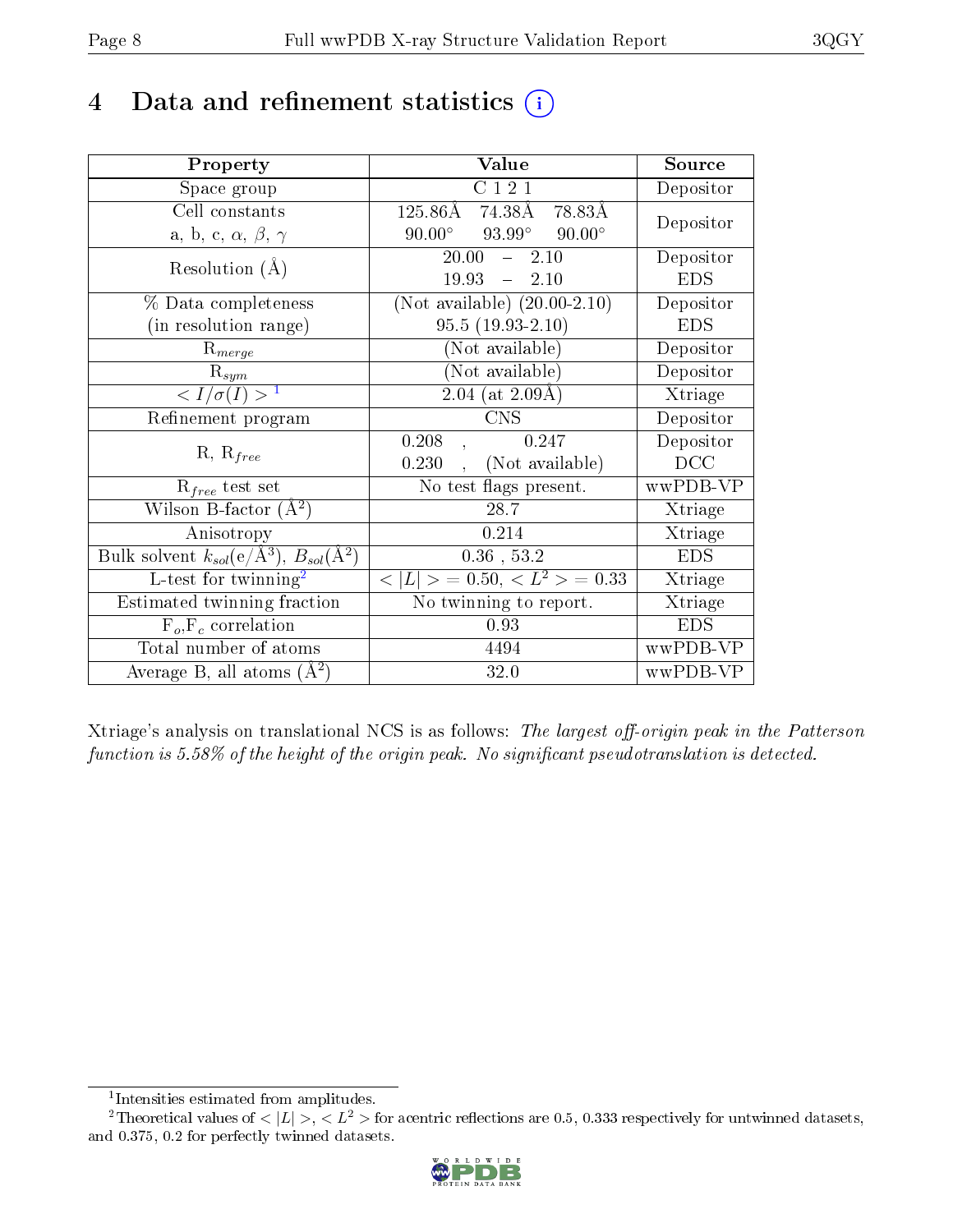# 5 Model quality  $(i)$

### 5.1 Standard geometry  $(i)$

Bond lengths and bond angles in the following residue types are not validated in this section: PQC, L7O

The Z score for a bond length (or angle) is the number of standard deviations the observed value is removed from the expected value. A bond length (or angle) with  $|Z| > 5$  is considered an outlier worth inspection. RMSZ is the root-mean-square of all Z scores of the bond lengths (or angles).

| Mol | Chain |             | Bond lengths | Bond angles |                    |  |
|-----|-------|-------------|--------------|-------------|--------------------|--|
|     |       | <b>RMSZ</b> | $\ Z\  > 5$  | RMSZ        | $\# Z  > 5$        |  |
|     |       | 0.48        | 0/2019       | 0.67        | $2/2725(0.1\%)$    |  |
|     | В     | 0.48        | 0/1999       | 0.70        | $1/2698$ $(0.0\%)$ |  |
| ΑH  | ΑH    | 0.48        | 0/4018       | 0.69        | $3/5423(0.1\%)$    |  |

There are no bond length outliers.

All (3) bond angle outliers are listed below:

| Mol | Chain |     |            | $\vert$ Res $\vert$ Type $\vert$ Atoms | Z      | $\mid$ Observed( $^o$ ) $\mid$ Ideal( $^o$ ) |         |
|-----|-------|-----|------------|----------------------------------------|--------|----------------------------------------------|---------|
|     |       | 521 |            | PRO $\vert$ N-CA-CB $\vert$ 5.48       |        | 109.88                                       | 103.30  |
|     |       | 374 | <b>PHE</b> | $\mid$ N-CA-C $\mid$ -5.12             |        | -97.17                                       | -111 00 |
|     |       | 618 | <b>SER</b> | N-CA-C                                 | - 5.08 | 124.70                                       | 111 OO  |

There are no chirality outliers.

There are no planarity outliers.

### 5.2 Too-close contacts  $(i)$

In the following table, the Non-H and H(model) columns list the number of non-hydrogen atoms and hydrogen atoms in the chain respectively. The H(added) column lists the number of hydrogen atoms added and optimized by MolProbity. The Clashes column lists the number of clashes within the asymmetric unit, whereas Symm-Clashes lists symmetry related clashes.

|  |      |      |    | $\textbf{Class} \mid \textbf{Symm-Class}$ |
|--|------|------|----|-------------------------------------------|
|  | 1969 | 1925 | 83 |                                           |
|  | 1956 | 1916 |    |                                           |
|  |      | 16   |    |                                           |
|  | 30   |      |    |                                           |
|  | 211  |      | 15 |                                           |
|  | 298  |      | 20 |                                           |

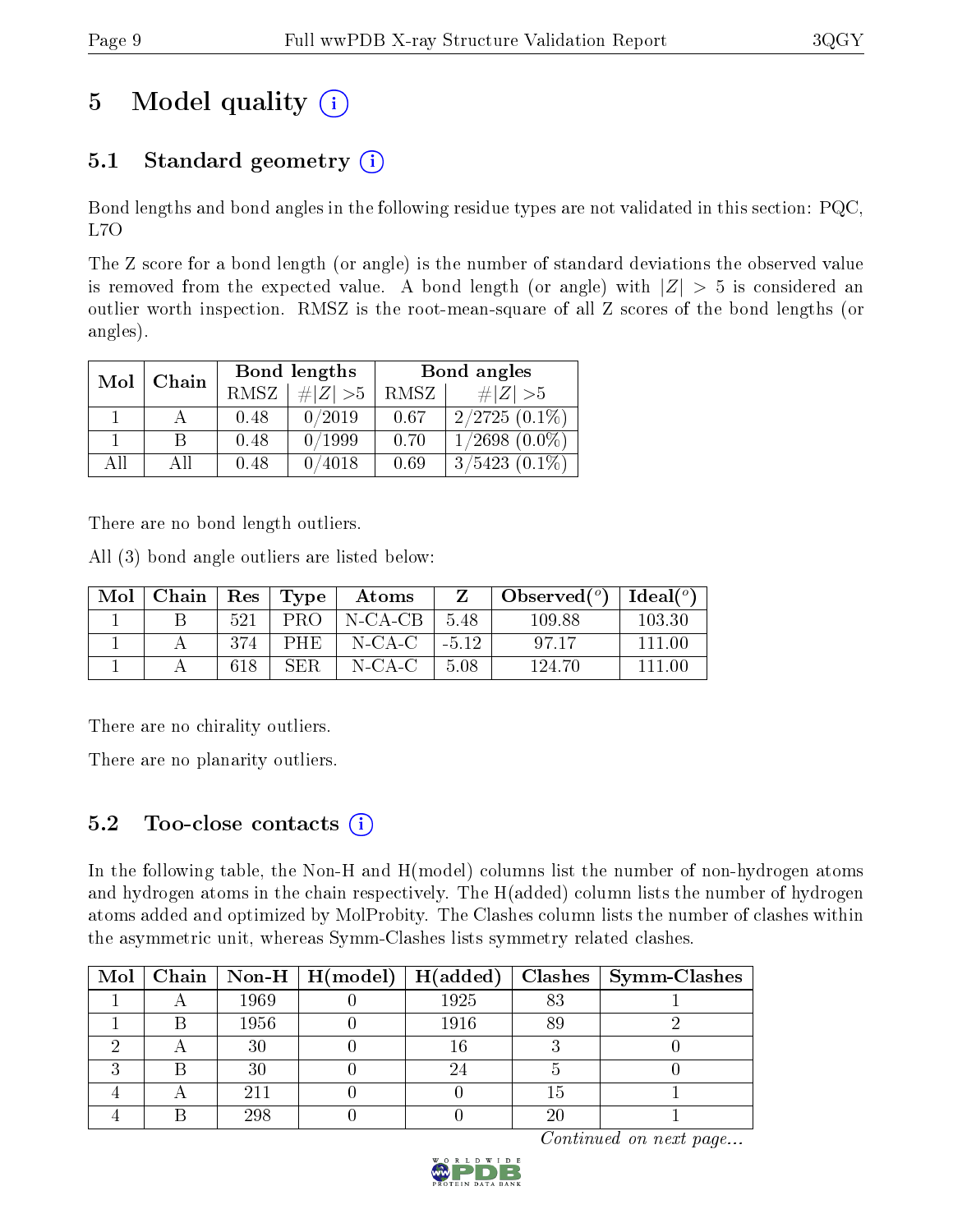Continued from previous page...

|  |      |      | Mol   Chain   Non-H   H(model)   H(added)   Clashes   Symm-Clashes |
|--|------|------|--------------------------------------------------------------------|
|  | 4494 | 3881 |                                                                    |

The all-atom clashscore is defined as the number of clashes found per 1000 atoms (including hydrogen atoms). The all-atom clashscore for this structure is 22.

All (175) close contacts within the same asymmetric unit are listed below, sorted by their clash magnitude.

| Atom-1                               | Atom-2              | Interatomic       | Clash             |
|--------------------------------------|---------------------|-------------------|-------------------|
|                                      |                     | distance $(A)$    | overlap $(A)$     |
| 1:B:361:SER:HA                       | 4:B:717:HOH:O       | 1.07              | 1.24              |
| 1:B:428:GLN:HG2                      | 1:B:429:ALA:H       | 1.18              | 1.01              |
| 1:A:355:HIS:N                        | 4:A:649:HOH:O       | 1.95              | 0.99              |
| 1:B:470:MET:HE3                      | 1:B:498:VAL:HG21    | 1.48              | 0.92              |
| 1:B:479:ILE:CD1                      | 1:B:535:TYR:HB3     | 2.02              | 0.88              |
| 1:B:429:ALA:HB1                      | 1:B:430:PRO:HD3     | 1.58              | 0.85              |
| $1:B:358:\overline{\text{ILE:HG12}}$ | 4:B:184:HOH:O       | 1.78              | 0.81              |
| 1:B:357:VAL:HG23                     | 1:B:423:GLY:HA2     | 1.62              | 0.81              |
| 1: A:445: ASP:O                      | 1:A:449:THR:HG23    | 1.82              | 0.80              |
| 1:B:428:GLN:HG2                      | 1:B:429:ALA:N       | 1.98              | 0.78              |
| 1:B:429:ALA:CB                       | 1:B:430:PRO:HD3     | 2.14              | 0.77              |
| 1:B:435:PHE:CD2                      | 3:B:1:L7O:H22A      | 2.19              | 0.76              |
| 1:B:401:ASP:OD1                      | 1:B:401:ASP:O       | 2.03              | 0.76              |
| 1:B:435:PHE:CE2                      | 3:B:1:L7O:H22A      | 2.20              | 0.76              |
| 1:B:401:ASP:OD1                      | 1:B:401:ASP:C       | 2.24              | 0.76              |
| 1:A:373:GLN:HA                       | $1:$ A:394:LYS:HD2  | 1.68              | 0.75              |
| 1:B:479:ILE:HD11                     | 1: B: 535: TYR: HB3 | 1.67              | 0.74              |
| 1:B:492:GLU:O                        | 1:B:493:ASN:HB2     | 1.86              | 0.74              |
| 1: A: 357: VAL: N                    | 4:A:641:HOH:O       | 1.86              | 0.73              |
| 1:B:374:PHE:HB3                      | 1:B:398:MET:HE2     | 1.70              | 0.73              |
| 1:B:479:ILE:HG13                     | 1:B:481:ARG:HG3     | 1.72              | 0.71              |
| 1:B:394:LYS:O                        | 1:B:396:GLY:N       | 2.22              | 0.71              |
| 1:B:427:GLU:HB2                      | 4:B:626:HOH:O       | 1.90              | 0.70              |
| 1:B:357:VAL:CG2                      | 1:B:423:GLY:HA2     | 2.21              | 0.70              |
| 1:A:486:ARG:HB2                      | 1:A:486:ARG:HH11    | 1.57              | 0.70              |
| 1:B:457:GLU:OE2                      | 4:B:737:HOH:O       | 2.10              | 0.69              |
| 1:B:425:CYS:HB2                      | 1:B:432:CYS:SG      | 2.32              | 0.69              |
| 1:A:448:ARG:NH2                      | 4:A:763:HOH:O       | $\overline{2.25}$ | 0.68              |
| 1:B:360:PRO:HG2                      | 1:B:362:GLU:HG3     | 1.74              | $\overline{0.68}$ |
| 1:A:457:GLU:HG3                      | 4:A:623:HOH:O       | 1.93              | 0.67              |
| 1: A:374:PHE:O                       | 1:A:393:ILE:HA      | 1.94              | 0.67              |
| 1:A:355:HIS:HB3                      | 1:A:358:ILE:HD11    | 1.75              | 0.67              |
| 1: A:375: GLY: HA3                   | 1:A:392:THR:O       | 1.95              | 0.67              |

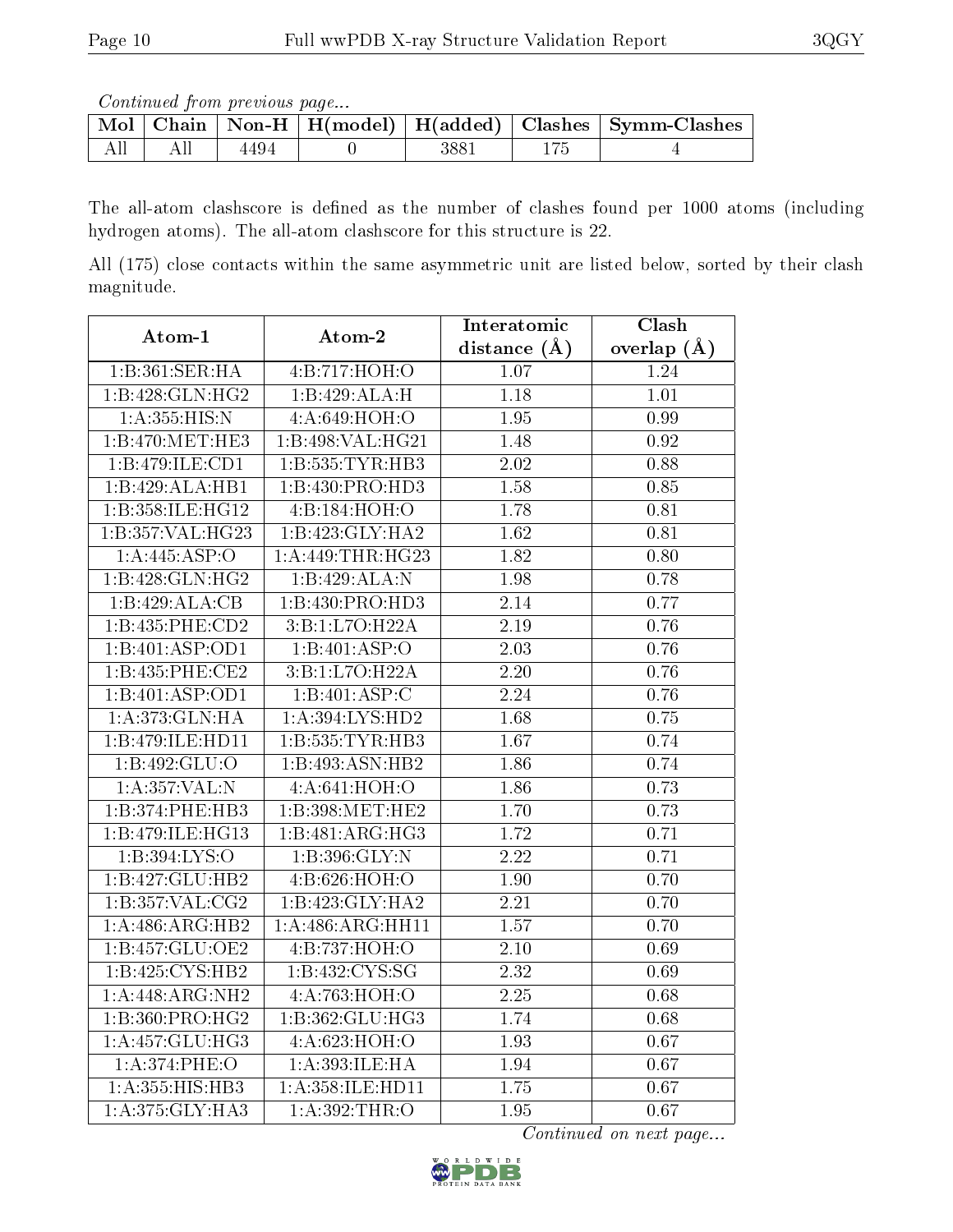| сонинией јтот ртеvиоиз раде | Interatomic       | Clash             |               |
|-----------------------------|-------------------|-------------------|---------------|
| Atom-1                      | Atom-2            | distance $(A)$    | overlap $(A)$ |
| 1:A:429:ALA:H               | 1:A:430:PRO:HA    | 1.58              | 0.67          |
| 1: A:600: GLU:CD            | 1: A:600: GLU: H  | <b>1.98</b>       | 0.66          |
| 1:B:374:PHE:HB3             | 1:B:398:MET:CE    | 2.25              | 0.66          |
| 1: A:360: PRO:HG2           | 1: A:361:SER:H    | 1.61              | 0.65          |
| 1: A:486:ARG:HB2            | 1: A:486:ARG:NH1  | 2.12              | 0.65          |
| 1:B:501:PHE:C               | 1: B:503:MET:H    | 2.00              | 0.65          |
| 1:B:429:ALA:CB              | 1:B:430:PRO:CD    | 2.74              | 0.64          |
| 1:B:438:MET:N               | 3:B:1:L7O:O1      | 2.22              | 0.64          |
| 1:B:450:GLN:HB2             | 1:B:454:PHE:CE1   | 2.33              | 0.64          |
| 1:B:387:LYS:HD2             | 4:B:132:HOH:O     | 1.97              | 0.63          |
| 1: A:470:MET:CE             | 1:A:498:VAL:HG11  | 2.29              | 0.63          |
| 1: A:461: GLY:HA3           | 4:A:291:HOH:O     | 1.99              | 0.62          |
| 1:A:387:LYS:HE2             | 1:A:437:PHE:CE2   | 2.34              | 0.61          |
| 2:A:1:PQC:H10               | 2:A:1:PQC:N29     | 2.16              | 0.61          |
| 1:A:481:ARG:HG2             | 1:A:535:TYR:CD2   | 2.35              | 0.61          |
| 1: A:617: GLU:O             | 1: A:618: SER:CB  | 2.48              | 0.61          |
| 1:A:421:LEU:HD13            | 1:A:435:PHE:CD2   | 2.36              | 0.61          |
| 1:B:357:VAL:HG22            | 1:B:411:MET:HE2   | 1.82              | 0.61          |
| 1: A: 356: MET:CE           | 4:A:649:HOH:O     | 2.48              | 0.60          |
| 1:B:492:GLU:O               | 1:B:493:ASN:CB    | 2.50              | 0.60          |
| 1:B:419:VAL:HG11            | 3:B:1:L7O:H22B    | 1.82              | 0.60          |
| 1: A:372: GLY:O             | 1:A:373:GLN:C     | 2.39              | 0.60          |
| 1:A:598:ARG:CZ              | 4:A:92:HOH:O      | 2.49              | 0.59          |
| 1:B:379:LEU:HD23            | 1:B:380:GLY:N     | 2.16              | 0.59          |
| 1:B:470:MET:HE1             | 1:B:498:VAL:HG11  | 1.83              | 0.59          |
| 1:B:503:MET:HE1             | 4:B:120:HOH:O     | $\overline{2}.02$ | 0.59          |
| 1:B:502:GLY:C               | 1:B:504:THR:N     | $\overline{2.54}$ | 0.59          |
| 1:A:429:ALA:H               | 1:A:430:PRO:CA    | 2.16              | 0.59          |
| 1:B:447:LEU:HD13            | 1:B:551:VAL:HA    | 1.83              | 0.59          |
| $1: A:426:$ LEU:C           | 1:A:428:GLN:H     | 2.06              | 0.59          |
| 1:B:373:GLN:HG3             | 4:Bi:148:HOH:O    | 2.04              | 0.58          |
| 1: A:361: SER:O             | 4: A:19: HOH:O    | $2.16\,$          | 0.58          |
| 1: A:563:SER:OG             | 1: A:566: GLU:HG3 | 2.04              | 0.58          |
| 1:B:357:VAL:HG22            | 1:B:411:MET:CF    | 2.34              | 0.58          |
| 1: A:618: SER: HB2          | 4:A:147:HOH:O     | 2.04              | 0.58          |
| 1:B:357:VAL:HG21            | 4:B:94:HOH:O      | 2.02              | 0.57          |
| 1:B:561:ASN:HA              | 4:Bi:10:HOH:O     | 2.03              | 0.57          |
| 1: A:428: GLN:O             | 1:A:429:ALA:HB2   | 2.04              | 0.57          |
| 1: A:360: PRO:HG2           | 1: A:362: GLU:HG3 | 1.85              | 0.57          |
| 1:B:443:LEU:HD13            | 1:B:496:ILE:HD12  | 1.87              | 0.57          |
| 1:A:424:VAL:HG12            | 1:A:433:LEU:HD12  | 1.86              | 0.57          |

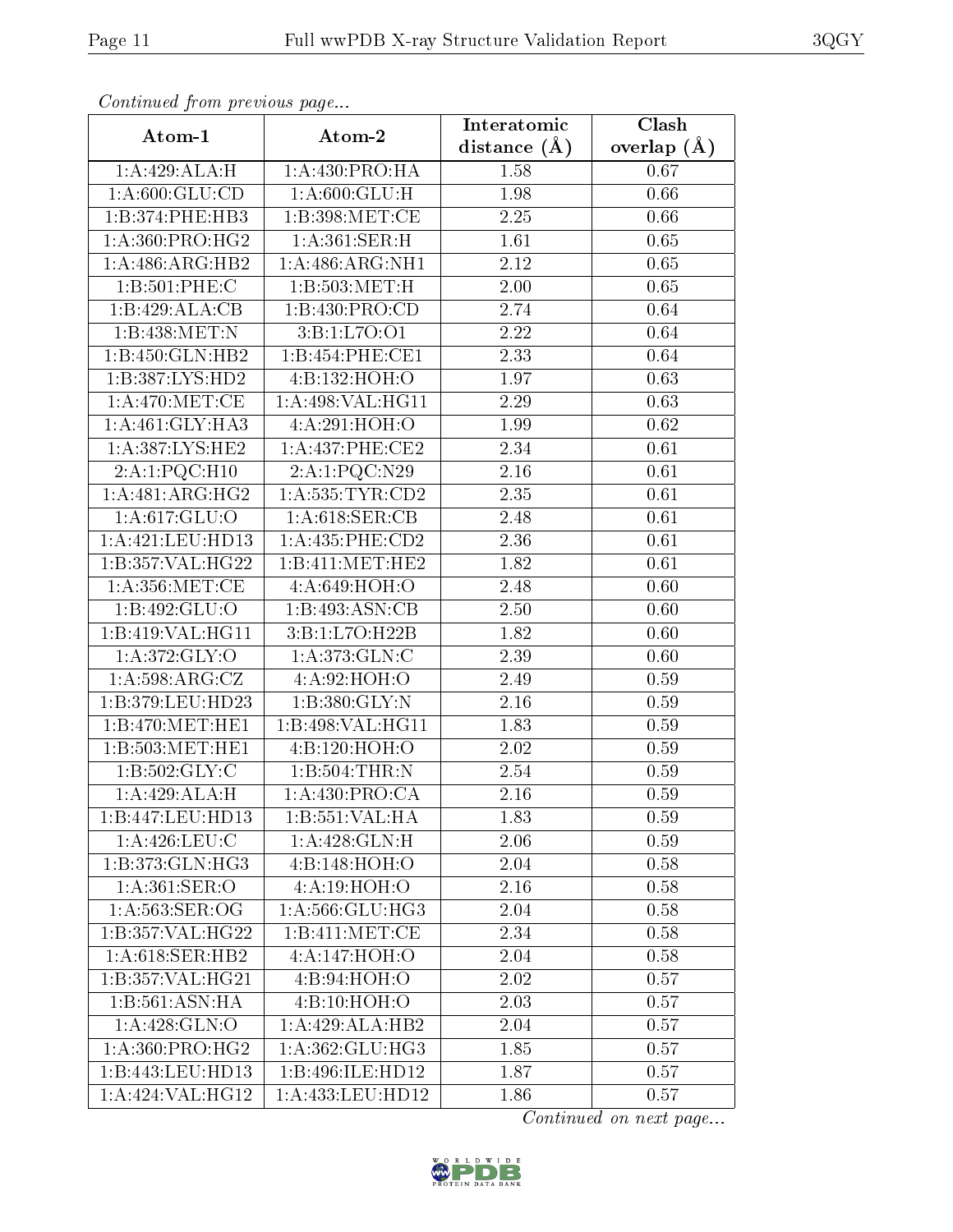| Communa from previous page  |                              | Interatomic       | Clash         |
|-----------------------------|------------------------------|-------------------|---------------|
| Atom-1                      | Atom-2                       | distance $(\AA)$  | overlap $(A)$ |
| 1:B:357:VAL:HG11            | 4:B:94:HOH:O                 | 2.04              | 0.57          |
| 1: A:492: GLU:O             | 1:A:493:ASN:HB2              | 2.04              | 0.57          |
| 1:A:425:CYS:HB2             | 1: A: 432: CYS: SG           | 2.45              | 0.56          |
| 1: B: 569: GLU: O           | 1:B:573:THR:HG23             | 2.05              | 0.56          |
| 1:A:355:HIS:N               | 4: A:59: HOH:O               | 2.38              | 0.56          |
| 1:A:402:ASP:O               | 1:A:406:GLU:HB2              | 2.06              | 0.56          |
| 1:A:617:GLU:O               | 1: A:618: SER: HB2           | 2.06              | $0.56\,$      |
| 1:B:392:THR:HG23            | 4:B:311:HOH:O                | 2.06              | 0.56          |
| 2:A:1:PQC:HN2A              | 2:A:1:PQC:H10                | 1.72              | 0.55          |
| 1: A:356:MET:HE2            | 4:A:649:HOH:O                | 2.05              | 0.55          |
| 1:B:598:ARG:HB2             | 1:B:601:ASP:OD2              | 2.06              | 0.55          |
| 1:A:387:LYS:HE2             | $1:A:437:PHE:\overline{CD2}$ | 2.43              | $0.54\,$      |
| 1:B:586:HIS:HB2             | 4:B:141:HOH:O                | 2.06              | 0.54          |
| 1:B:400:GLU:O               | 1:B:404:ILE:HG13             | 2.08              | $0.54\,$      |
| 1:B:481:ARG:NH2             | 4:B:678:HOH:O                | 2.40              | $0.54\,$      |
| 1: A:553: SER:HB2           | 1: A: 556: LYS: HG3          | 1.90              | 0.54          |
| 1:B:590:ILE:HD12            | 1:B:615:ILE:HD12             | 1.90              | 0.54          |
| 1: A:610: ARG:O             | 1: A:614: GLU: HG3           | 2.08              | 0.54          |
| 1: A:375: GLY:HA2           | 1: A:394: LYS: HG3           | 1.90              | 0.53          |
| 1: B: 479: ILE: CG1         | 1:B:481:ARG:HG3              | 2.38              | 0.53          |
| 1:B:593:HIS:HB3             | 4:B:767:HOH:O                | 2.09              | 0.53          |
| 1:B:428:GLN:CG              | 1:B:429:ALA:H                | 2.03              | 0.53          |
| 1:B:585:THR:HG22            | 4:B:686:HOH:O                | 2.08              | 0.53          |
| 1: B: 593: HIS: HD2         | 4:B:236:HOH:O                | 1.91              | 0.53          |
| 1:B:598:ARG:HG2             | 1:B:598:ARG:HH11             | 1.74              | 0.52          |
| 1:B:357:VAL:HG23            | 1:B:357:VAL:O                | 2.08              | $0.52\,$      |
| 1: B: 502: GLY: C           | 1:B:504:THR:H                | 2.12              | 0.52          |
| 1:B:547:LEU:C               | 1:B:547:LEU:HD23             | 2.30              | 0.52          |
| 1:A:492:GLU:O               | 1:A:493:ASN:CB               | 2.58              | 0.52          |
| 1:B:435:PHE:CE2             | 3:B:1:L7O:C22                | 2.92              | 0.52          |
| 1:B:445:ASP:OD2             | 1:B:448:ARG:NH1              | 2.39              | 0.52          |
| 1:B:360:PRO:H <sub>D2</sub> | 1:B:362:GLU:CD               | 2.30              | 0.52          |
| 1: A:404: ILE:O             | 1:A:408:GLU:HG3              | 2.10              | 0.51          |
| 1:A:460:LEU:HD23            | 1:A:616:ALA:HA               | 1.92              | 0.51          |
| 1:B:585:THR:O               | 1:B:589:GLN:HG3              | 2.10              | 0.51          |
| $2:A:1:P$ QC:HN29           | 2:A:1:PQC:H5                 | 1.76              | 0.51          |
| 1:A:359:ASP:OD1             | 1:A:382:TRP:NE1              | 2.44              | 0.51          |
| 1:B:406:GLU:HG3             | 1:B:501:PHE:C                | $\overline{2.32}$ | 0.50          |
| 1: A:403: PHE: CZ           | 1: A:431: ILE: HG22          | 2.47              | 0.50          |
| 1:B:457:GLU:HG3             | 4:B:67:HOH:O                 | 2.13              | 0.49          |
| 1:A:425:CYS:SG              | 1:A:432:CYS:SG               | $3.09\,$          | 0.49          |

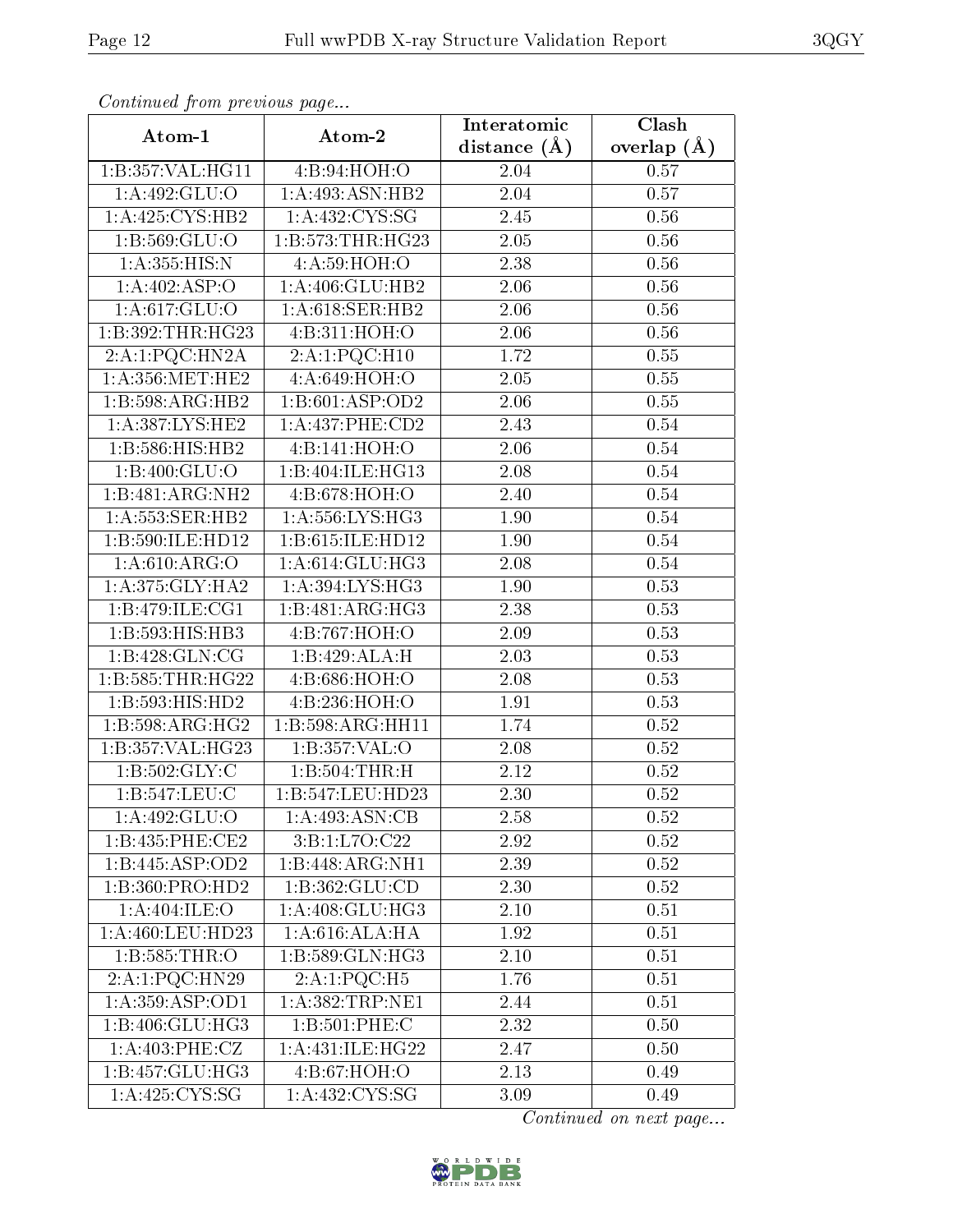| Contentaca promo provio ao pago | Atom-2                     | Interatomic       | Clash         |
|---------------------------------|----------------------------|-------------------|---------------|
| Atom-1                          |                            | distance $(A)$    | overlap $(A)$ |
| 1:B:593:HIS:CD2                 | 4:B:236:HOH:O              | 2.65              | 0.49          |
| 1: A:426:LEU:C                  | 1:A:428:GLN:N              | 2.65              | 0.49          |
| 1: A:443: LEU: HD13             | 1:A:496:ILE:HD12           | 1.95              | 0.48          |
| 1: A: 585: THR: HG22            | 4: A:91: HOH:O             | 2.13              | 0.48          |
| 1:A:527:PRO:HA                  | 1: A:530: PHE: CZ          | 2.48              | 0.48          |
| 1:A:521:PRO:HA                  | 4:A:116:HOH:O              | 2.12              | 0.48          |
| 1:A:405:GLU:O                   | 1:A:409:VAL:HG23           | 2.13              | 0.48          |
| 1:B:501:PHE:C                   | 1:B:503:MET:N              | 2.66              | 0.48          |
| 1:A:607:ARG:HH11                | 1: A:607: ARG: HG2         | 1.77              | 0.48          |
| 1: B:480: HIS:O                 | 1:B:481:ARG:HB2            | 2.13              | 0.48          |
| 1: A:591:MET:HE2                | 1: A:595:TRP:CH2           | 2.48              | 0.48          |
| 1:B:405:GLU:OE2                 | 1:B:408:GLU:HB2            | $\overline{2}.13$ | 0.48          |
| 1: A:403:PHE:CE2                | 1: A:431: ILE: HG21        | 2.49              | 0.47          |
| 1:B:410:MET:SD                  | 1:B:435:PHE:HE2            | 2.37              | 0.47          |
| 1:B:447:LEU:CD1                 | 1:B:551:VAL:HA             | 2.43              | 0.47          |
| 1: A:480: HIS:O                 | 1:A:481:ARG:HB2            | 2.15              | 0.46          |
| 1: B: 356: MET:HG2              | 4:B:150:HOH:O              | 2.15              | 0.46          |
| 1:B:448:ARG:HD2                 | 4:B:645:HOH:O              | 2.14              | 0.46          |
| 1: A:374: PHE:O                 | 1:A:393:ILE:HG23           | 2.15              | 0.46          |
| 1:A:366:VAL:HG23                | 1:A:380:GLY:HA2            | 1.97              | 0.46          |
| 1: A:562:ARG:NE                 | 1: A:570: ASP:OD2          | 2.49              | 0.46          |
| 1:B:444:SER:O                   | 1:B:448:ARG:HG3            | 2.16              | 0.45          |
| 1:B:450:GLN:HB2                 | 1:B:454:PHE:CZ             | 2.52              | 0.45          |
| 1:B:470:MET:HA                  | 1: B:470:MET:HE2           | 1.98              | 0.45          |
| 1: B: 502: GLY:O                | 1:B:504:THR:N              | 2.49              | 0.45          |
| 1: A:403:PHE:CE1                | 1: A: 433: LEU: HD13       | 2.50              | 0.45          |
| 1: A:379: LEU: HD11             | 1:A:387:LYS:HE3            | 1.98              | 0.45          |
| 1:A:427:GLU:O                   | 1:A:428:GLN:HB2            | 2.17              | 0.45          |
| 1:A:442[A]:CYS:SG               | 1:A:445:ASP:HB2            | 2.57              | 0.45          |
| 1:A:607:ARG:NH1                 | 1: A:607: ARG:HG2          | 2.32              | 0.45          |
| 1:A:379:LEU:HD12                | 1: A:380: GLY:N            | 2.32              | 0.45          |
| 1: A:420: GLN: NE2              | 4:A:179:HOH:O              | 2.48              | 0.45          |
| 1: B:470:MET:CE                 | 1:B:498:VAL:HG11           | 2.45              | 0.45          |
| 1:B:451:ARG:NH1                 | 1: B: 554: GLU: O          | 2.50              | 0.44          |
| 1:B:429:ALA:HB3                 | 1:B:430:PRO:CD             | 2.48              | 0.44          |
| 1:B:464:LEU:HD21                | 1:B:612:LEU:HB3            | 1.99              | 0.44          |
| 1: A: 443: LEU: HB3             | $1:A:485:ALA:\overline{O}$ | 2.18              | 0.44          |
| 1: A:403:PHE:CE2                | 1: A: 431: ILE: CG2        | 3.01              | 0.43          |
| 1:A:547:LEU:C                   | 1: A:547:LEU:HD23          | 2.39              | 0.43          |
| $1:A:570.\overline{ASP:O}$      | 1:A:575:PHE:HB3            | 2.19              | 0.43          |
| 1: A: 381: TYR: HA              | $1:\overline{A:386:ASP:O}$ | 2.19              | 0.43          |

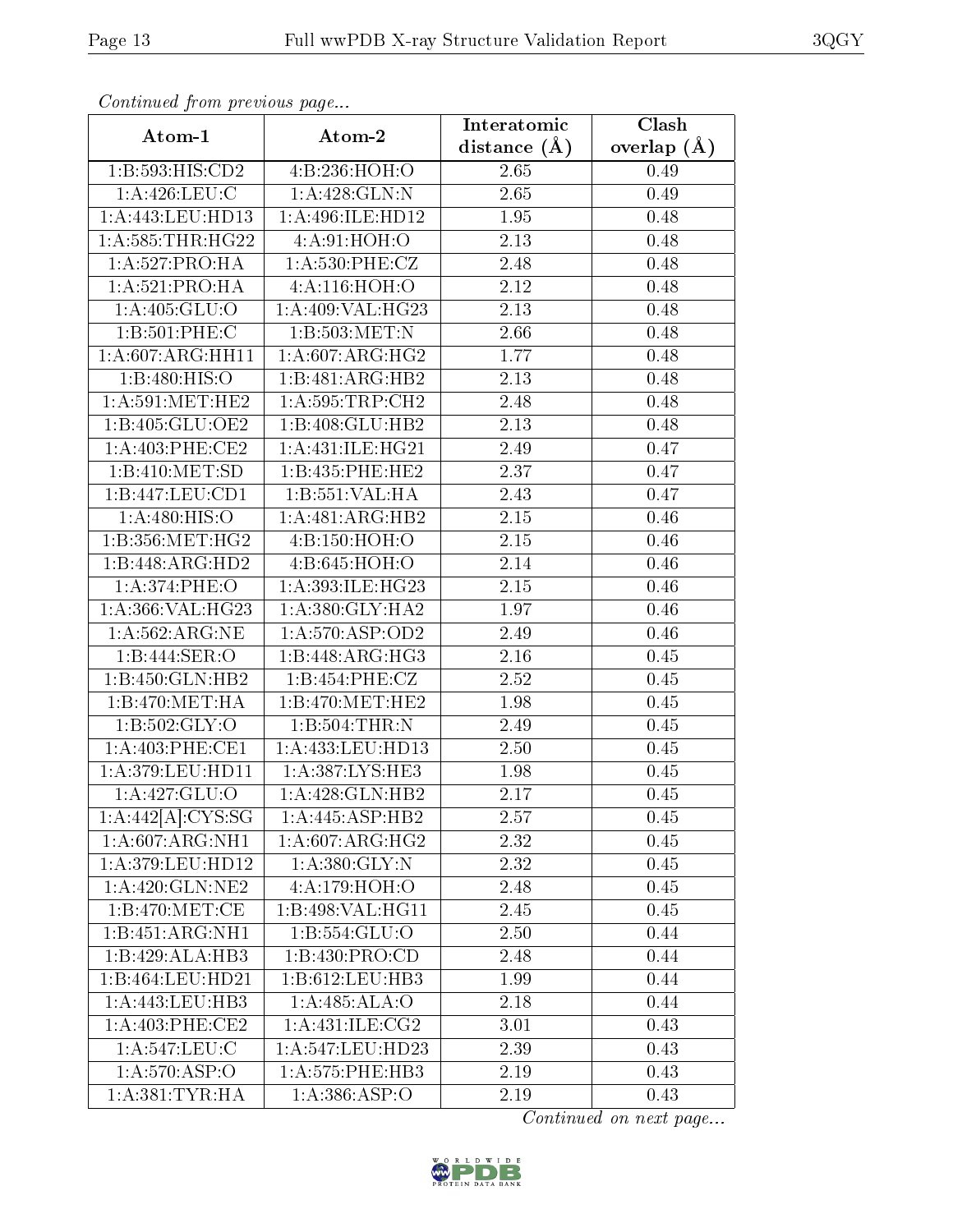|                      |                      | Interatomic    | Clash         |
|----------------------|----------------------|----------------|---------------|
| Atom-1               | Atom-2               | distance $(A)$ | overlap $(A)$ |
| 1:B:458:THR:O        | 1:B:462:MET:HG3      | 2.19           | 0.43          |
| 1:B:564:ASN:O        | 1:B:568:VAL:HG23     | 2.18           | 0.43          |
| 1: A:374: PHE:HD2    | 1:A:374:PHE:HA       | 1.75           | 0.43          |
| 1:A:421:LEU:HD12     | 1: A:434: VAL:O      | 2.19           | 0.43          |
| 1: A: 356: MET: C    | 1: A: 357: VAL: HG23 | 2.40           | 0.42          |
| 1:A:542:TRP:CE3      | 1: A:595:TRP:HA      | 2.55           | 0.42          |
| 1:B:563:SER:OG       | 1: B: 566: GLU: HG3  | 2.20           | 0.42          |
| 1:A:393:ILE:HD12     | 1: A:403:PHE:CD1     | 2.55           | 0.42          |
| 1: A:362: GLU:HB2    | 1:A:382:TRP:CD1      | 2.56           | 0.41          |
| 1:B:451:ARG:HG3      | 1:B:451:ARG:HH11     | 1.84           | 0.41          |
| 1:A:403:PHE:CZ       | 1: A: 431: ILE: CG2  | 3.03           | 0.41          |
| 1:B:392:THR:HG22     | 1:B:432:CYS:HB3      | 2.03           | 0.41          |
| 1: A:356: MET:O      | 1:A:357:VAL:HB       | 2.21           | 0.41          |
| 1: A: 417: LYS: HD3  | 1:A:417:LYS:HA       | 1.82           | 0.40          |
| 1: A: 431: ILE: HG22 | 1:A:432:CYS:N        | 2.36           | 0.40          |
| 1:B:593:HIS:O        | 1: B:596: LYS: HG2   | 2.21           | 0.40          |
| 1:B:428:GLN:CG       | 1:B:429:ALA:N        | 2.71           | 0.40          |
| 1:B:445:ASP:O        | 1:B:449:THR:HG23     | 2.21           | 0.40          |
| 1:A:357:VAL:HB       | 4:A:124:HOH:O        | 2.21           | 0.40          |

All (4) symmetry-related close contacts are listed below. The label for Atom-2 includes the symmetry operator and encoded unit-cell translations to be applied.

| Atom-1              | Atom-2                               | Interatomic<br>distance (A | Clash<br>overlap $(\AA)$ |
|---------------------|--------------------------------------|----------------------------|--------------------------|
| 1: B: 597: GLU: OE2 | 1:B:597:GLU:OE2[2 656]               | 1.14                       | $1.06\,$                 |
| 4: A:38: HOH:O      | 4:B:761:HOH:O[4 545]                 | 1.93                       | 0.27                     |
| 1: A:400: GLU:OE2   | $1:\!A:\!400:\!GLU:\!OE2[2]$<br>5551 | 197                        | 0.23                     |
| 1:B:597:GLU:CD      | 1:B:597:GLU:OE2[2]                   | 2.09                       |                          |

#### 5.3 Torsion angles (i)

#### 5.3.1 Protein backbone (i)

In the following table, the Percentiles column shows the percent Ramachandran outliers of the chain as a percentile score with respect to all X-ray entries followed by that with respect to entries of similar resolution.

The Analysed column shows the number of residues for which the backbone conformation was analysed, and the total number of residues.

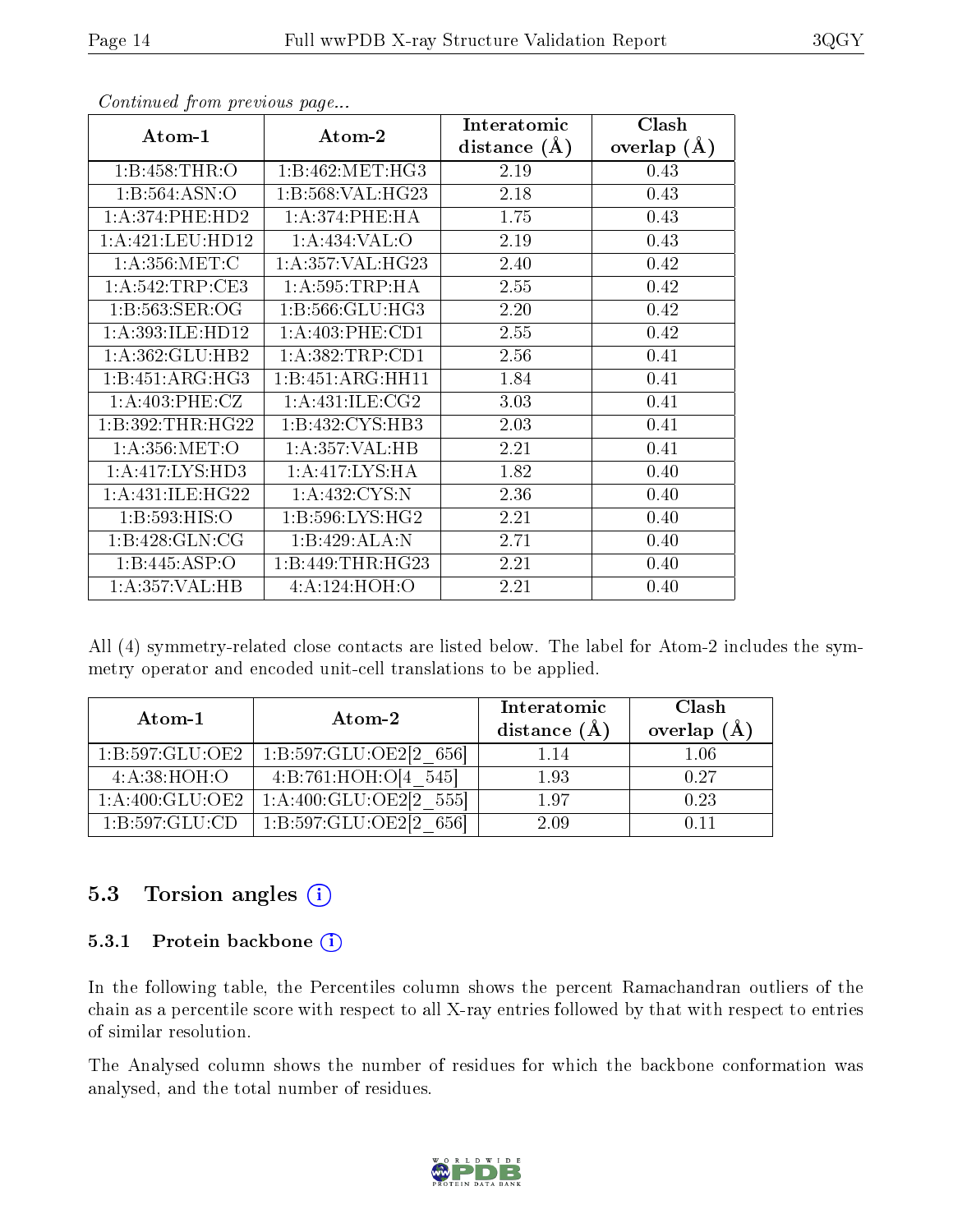| Mol | Chain | Analysed                      | Favoured     | Allowed   Outliers |           | Percentiles                  |
|-----|-------|-------------------------------|--------------|--------------------|-----------|------------------------------|
|     |       | 243/286(85%)                  | $226(93\%)$  | $9(4\%)$           | $8(3\%)$  | $\sqrt{4}$ 1                 |
|     | B     | $241/286$ (84\%)   224 (93\%) |              | 11 $(5%)$          | 6 $(2\%)$ | $\sqrt{2}$<br>$\overline{5}$ |
| All | All   | 484/572(85%)                  | $-450(93\%)$ | 20(4%)             | 14 $(3%)$ | $\boxed{4}$ $\boxed{1}$      |

All (14) Ramachandran outliers are listed below:

| Mol          | Chain | Res | Type       |
|--------------|-------|-----|------------|
| 1            | А     | 356 | MET        |
| 1            | A     | 360 | PRO        |
| $\mathbf{1}$ | А     | 374 | PHE        |
| 1            | A     | 429 | ALA        |
| $\mathbf{1}$ | B     | 360 | PRO        |
| 1            | B     | 395 | GLU        |
| 1            | В     | 427 | GLU        |
| 1            | B     | 429 | ALA        |
| 1            | А     | 493 | <b>ASN</b> |
| 1            | B     | 493 | ASN        |
| $\mathbf{1}$ | А     | 357 | VAL        |
| 1            | А     | 373 | GLN        |
| 1            | А     | 428 | GLN        |
| 1            | В     | 396 | $\rm GLY$  |

#### 5.3.2 Protein sidechains (i)

In the following table, the Percentiles column shows the percent sidechain outliers of the chain as a percentile score with respect to all X-ray entries followed by that with respect to entries of similar resolution.

The Analysed column shows the number of residues for which the sidechain conformation was analysed, and the total number of residues.

| Mol | Chain | Analysed         | Rotameric    | Outliers  | Percentiles |
|-----|-------|------------------|--------------|-----------|-------------|
|     |       | $218/252(86\%)$  | 206 $(94\%)$ | $12(6\%)$ | 19<br>21    |
|     |       | 215/252(85%)     | 209(97%)     | 6 $(3%)$  | -47<br>43   |
| All | All   | $433/504$ (86\%) | 415 $(96\%)$ | 18 $(4%)$ | 30<br>30    |

All (18) residues with a non-rotameric sidechain are listed below:

| $\operatorname{Mol}$ | Chain | Res | Type   |
|----------------------|-------|-----|--------|
|                      |       | 359 |        |
|                      |       | 373 | ن الجي |

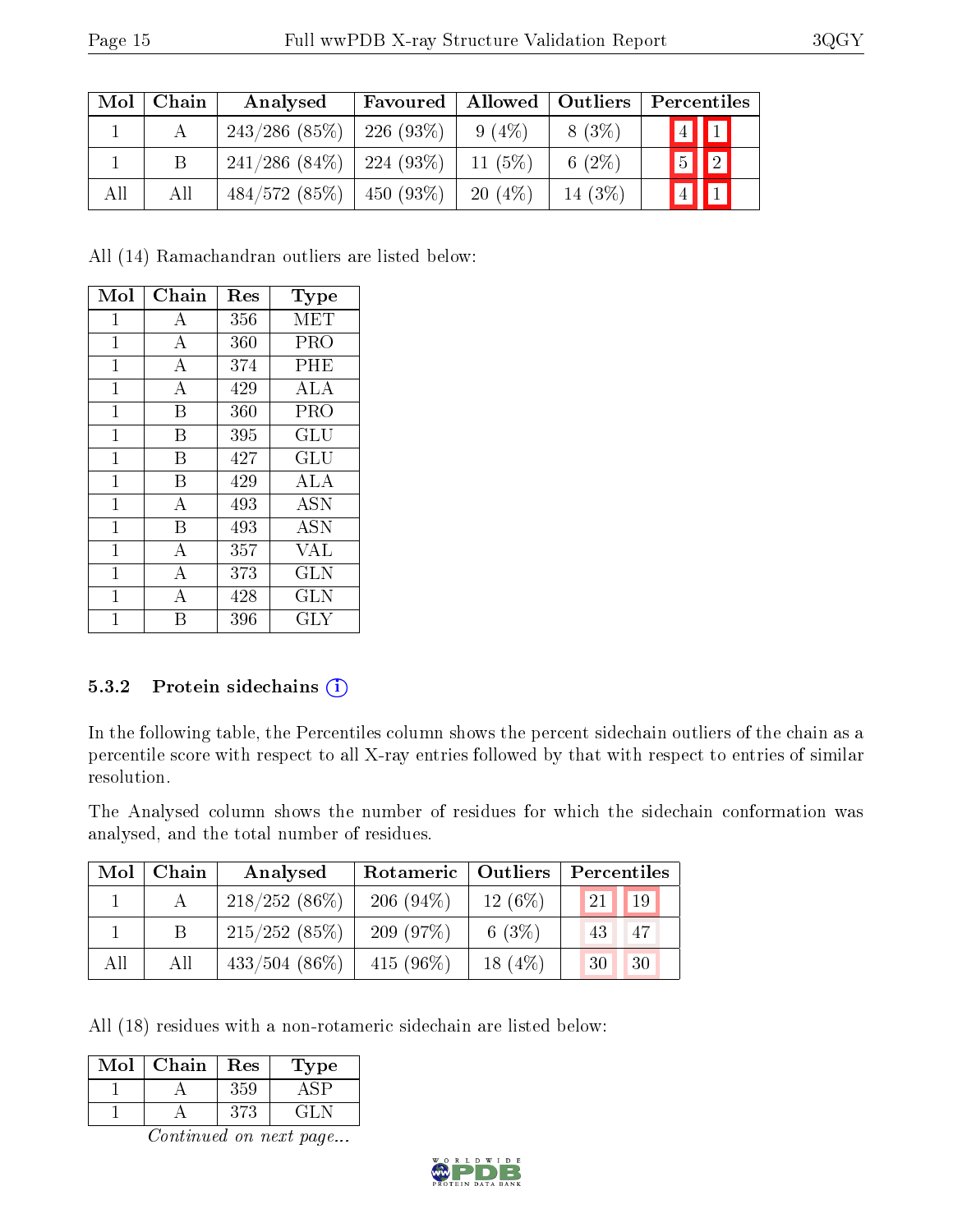| Mol          | Chain                   | Res | <b>Type</b> |
|--------------|-------------------------|-----|-------------|
| 1            | A                       | 374 | PHE         |
| $\mathbf{1}$ | $\bf{A}$                | 379 | <b>LEU</b>  |
| $\mathbf{1}$ | $\overline{A}$          | 400 | GLU         |
| $\mathbf{1}$ | $\bf{A}$                | 426 | <b>LEU</b>  |
| $\mathbf{1}$ | $\overline{\rm A}$      | 433 | LEU         |
| $\mathbf{1}$ | $\bf{A}$                | 449 | THR         |
| $\mathbf{1}$ | $\overline{\rm A}$      | 486 | $\rm{ARG}$  |
| $\mathbf{1}$ | $\overline{A}$          | 543 | <b>SER</b>  |
| $\mathbf{1}$ | $\overline{\rm A}$      | 585 | <b>THR</b>  |
| $\mathbf{1}$ | $\overline{\rm A}$      | 608 | LEU         |
| $\mathbf{1}$ | B                       | 363 | <b>LEU</b>  |
| $\mathbf{1}$ | $\overline{\mathrm{B}}$ | 401 | <b>ASP</b>  |
| $\mathbf{1}$ | B                       | 479 | ILE         |
| $\mathbf{1}$ | $\overline{B}$          | 492 | GLU         |
| $\mathbf{1}$ | B                       | 530 | PHE         |
| $\mathbf 1$  | Β                       | 585 | THR         |

Some sidechains can be flipped to improve hydrogen bonding and reduce clashes. All (13) such sidechains are listed below:

| Mol          | Chain          | Res | <b>Type</b>  |
|--------------|----------------|-----|--------------|
| 1            | А              | 367 | <b>GLN</b>   |
| $\mathbf{1}$ | A              | 420 | <b>GLN</b>   |
| 1            | А              | 428 | <b>GLN</b>   |
| 1            | $\overline{A}$ | 450 | <b>GLN</b>   |
| 1            | А              | 586 | HIS          |
| 1            | $\overline{A}$ | 611 | <b>GLN</b>   |
| $\mathbf 1$  | B              | 367 | <b>GLN</b>   |
| 1            | В              | 373 | GLN          |
| 1            | В              | 428 | <b>GLN</b>   |
| 1            | В              | 494 | <b>GLN</b>   |
| 1            | R              | 589 | GLN          |
| 1            | В              | 593 | HIS          |
|              |                | 611 | $_{\rm GLN}$ |

#### 5.3.3 RNA (1)

There are no RNA molecules in this entry.

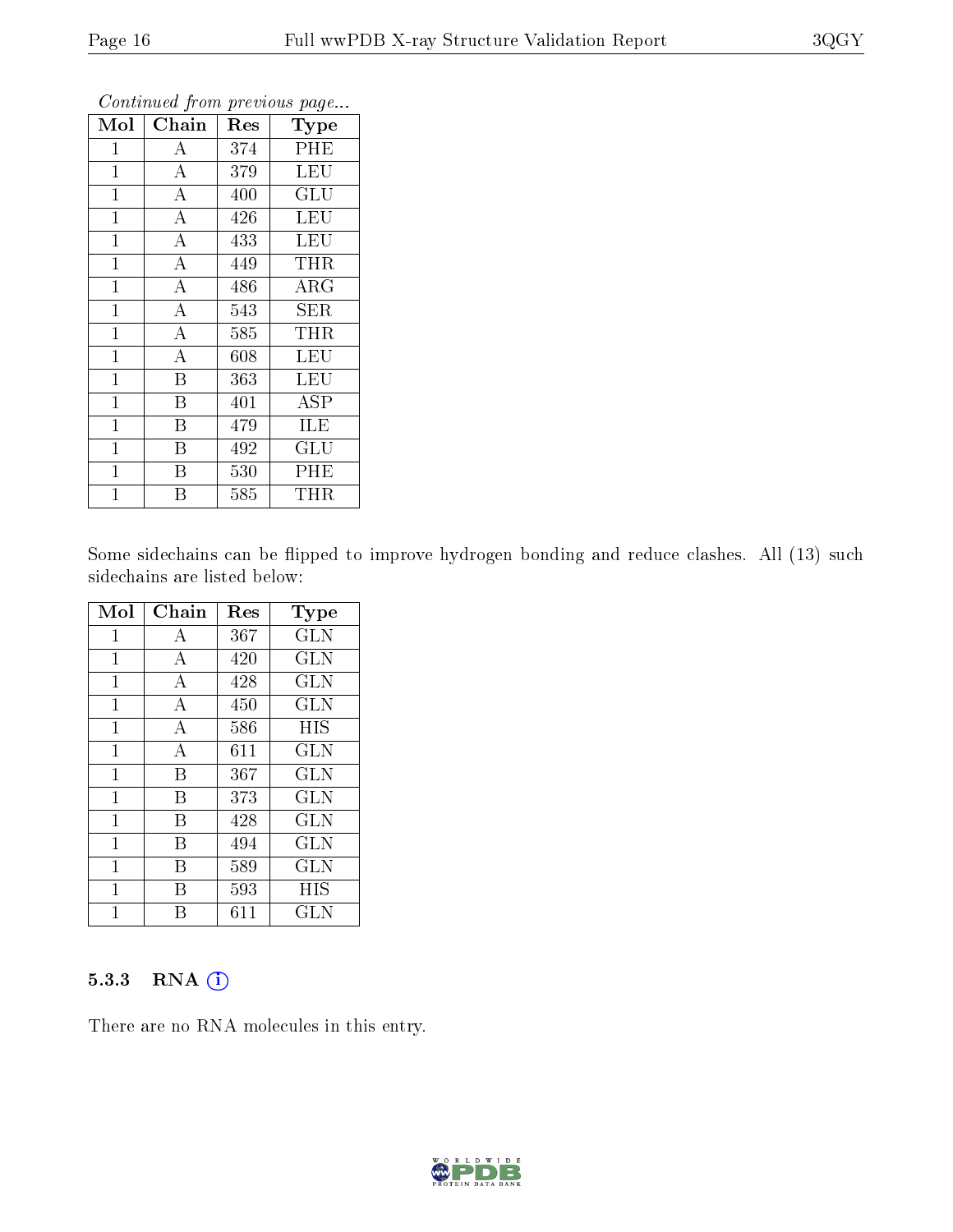#### 5.4 Non-standard residues in protein, DNA, RNA chains (i)

There are no non-standard protein/DNA/RNA residues in this entry.

#### 5.5 Carbohydrates  $(i)$

There are no carbohydrates in this entry.

### 5.6 Ligand geometry  $(i)$

2 ligands are modelled in this entry.

In the following table, the Counts columns list the number of bonds (or angles) for which Mogul statistics could be retrieved, the number of bonds (or angles) that are observed in the model and the number of bonds (or angles) that are dened in the Chemical Component Dictionary. The Link column lists molecule types, if any, to which the group is linked. The Z score for a bond length (or angle) is the number of standard deviations the observed value is removed from the expected value. A bond length (or angle) with  $|Z| > 2$  is considered an outlier worth inspection. RMSZ is the root-mean-square of all Z scores of the bond lengths (or angles).

| Mol |                  | Chain | Res | Link                     |            | Bond lengths |             |          | Bond angles |            |
|-----|------------------|-------|-----|--------------------------|------------|--------------|-------------|----------|-------------|------------|
|     | Type             |       |     |                          | Counts     | RMSZ         | $\# Z  > 2$ | Counts   | RMSZ        | Z          |
|     | L <sub>7</sub> O |       |     | $\overline{\phantom{a}}$ | 33, 33, 33 | 2.96         | 16(48%)     | 42,45,45 | 2.24        | (1 (26%)   |
|     | $_{\rm PQC}$     |       |     | $\qquad \qquad$          | 30,34,34   | 2.90         | $15(50\%)$  | 38,50,50 | 2.33        | $13(34\%)$ |

In the following table, the Chirals column lists the number of chiral outliers, the number of chiral centers analysed, the number of these observed in the model and the number defined in the Chemical Component Dictionary. Similar counts are reported in the Torsion and Rings columns. '-' means no outliers of that kind were identified.

| Mol |     |  |                | Type   Chain   Res   Link   Chirals | <b>Torsions</b>        | Rings |
|-----|-----|--|----------------|-------------------------------------|------------------------|-------|
|     |     |  | $\blacksquare$ | $\sim$                              | $3/18/26/26$   0/4/4/4 |       |
|     | PQC |  | $\sim$         | <b>Contract Contract</b>            | $6/14/14/14$ $0/5/5/5$ |       |

All (31) bond length outliers are listed below:

| Mol            | Chain | Res | Type             | Atoms    | $Z_{\rm}$ | Observed $(A)$ | Ideal(A) |
|----------------|-------|-----|------------------|----------|-----------|----------------|----------|
| 3              |       |     | L7O              | $C14-N4$ | 10.15     | 1.42           | 1.34     |
| $\overline{2}$ |       |     | PQC              | $C2-C1$  | 7.83      | 1.57           | 1.35     |
| $\overline{2}$ |       |     | PQC              | S26-N29  | 7.50      | 1.75           | 1.60     |
| 3              |       |     | L <sub>7</sub> O | $C8-C9$  | 5.21      | 1.48           | 1.39     |
| $\overline{2}$ |       |     | PQC              | $C2-C14$ | 4.82      | 1.53           | 1.41     |
| $\overline{2}$ |       |     | PQC              | $C1-C3$  | 4.66      | 1.54           | 1.40     |

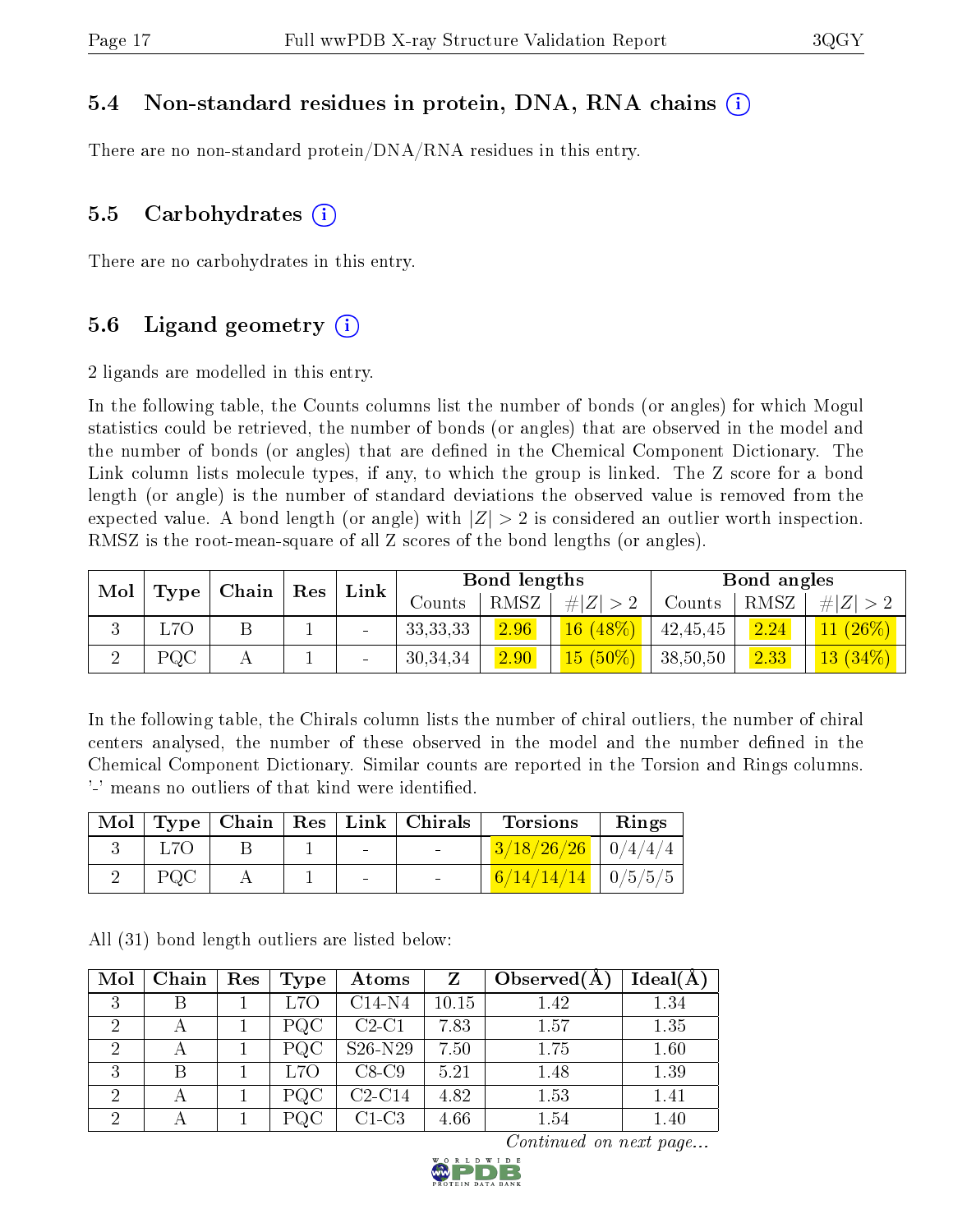| Mol            | Chain                   | Res            | $_{\rm Type}$             | Atoms                        | $Z_{\parallel}$ | Observed $(A)$ | Ideal(A) |
|----------------|-------------------------|----------------|---------------------------|------------------------------|-----------------|----------------|----------|
| 3              | B                       | $\mathbf{1}$   | L7O                       | $\overline{\text{C10-C1}}$ 1 | $4.58\,$        | 1.46           | 1.39     |
| 3              | $\, {\bf B}$            | $\mathbf{1}$   | L7O                       | $C10-C9$                     | 4.54            | 1.47           | 1.39     |
| $\overline{3}$ | $\overline{\mathrm{B}}$ | $\overline{1}$ | L70                       | $\overline{\text{C12-C11}}$  | 4.49            | 1.47           | 1.41     |
| $\overline{2}$ | $\boldsymbol{A}$        | $\mathbf{1}$   | PQC                       | $C24-C25$                    | 3.69            | 1.44           | $1.38\,$ |
| 3              | $\, {\bf B}$            | $\mathbf 1$    | L7O                       | $C18-C17$                    | $3.23\,$        | 1.44           | 1.39     |
| $\overline{2}$ | А                       | $\mathbf{1}$   | PQC                       | $C22-C20$                    | $2.82\,$        | 1.44           | 1.39     |
| $\overline{2}$ | $\boldsymbol{A}$        | $\mathbf{1}$   | PQC                       | $C21-C20$                    | 2.70            | 1.43           | 1.39     |
| $\overline{3}$ | $\, {\bf B}$            | $\mathbf{1}$   | L7O                       | $C21-C20$                    | 2.64            | 1.44           | 1.39     |
| 3              | $\overline{\mathbf{B}}$ | $\overline{1}$ | L7O                       | $C19-C20$                    | 2.53            | 1.44           | 1.39     |
| $\overline{2}$ | $\overline{A}$          | $\overline{1}$ | $\overline{PQC}$          | $\overline{\text{C18-N19}}$  | 2.46            | 1.41           | 1.36     |
| $\overline{2}$ | $\overline{\rm A}$      | $\overline{1}$ | $\overline{PQC}$          | $C21-C25$                    | 2.44            | 1.43           | $1.39\,$ |
| 3              | $\, {\bf B}$            | $\mathbf{1}$   | L7O                       | $\overline{C12-N3}$          | 2.40            | 1.37           | 1.33     |
| $\overline{3}$ | $\, {\bf B}$            | $\mathbf{1}$   | L7O                       | $C11-N2$                     | 2.40            | 1.46           | 1.39     |
| 3              | $\, {\bf B}$            | $\mathbf{1}$   | L7O                       | $C19-C18$                    | 2.32            | 1.43           | 1.38     |
| $\overline{3}$ | $\overline{\mathrm{B}}$ | $\mathbf{1}$   | L7O                       | $C8-N3$                      | 2.31            | 1.39           | 1.34     |
| 3              | $\, {\bf B}$            | $\mathbf{1}$   | L7O                       | $C6-C17$                     | $2.27\,$        | 1.43           | 1.39     |
| 3              | $\, {\bf B}$            | $\mathbf{1}$   | L7O                       | $C16-C15$                    | $2.14\,$        | 1.43           | 1.38     |
| $\overline{3}$ | $\overline{\mathbf{B}}$ | $\mathbf{1}$   | L7O                       | $C21-C6$                     | $2.13\,$        | 1.42           | $1.38\,$ |
| $\overline{2}$ | $\boldsymbol{A}$        | $\mathbf{1}$   | PQC                       | $C9-C8$                      | $2.11\,$        | 1.43           | 1.39     |
| $\overline{2}$ | $\overline{A}$          | $\mathbf{1}$   | $\overline{\mathrm{PQC}}$ | $C10-C8$                     | 2.08            | 1.43           | 1.39     |
| 3              | $\mathbf B$             | $\mathbf{1}$   | L7O                       | $C1-N1$                      | $2.04\,$        | 1.49           | 1.46     |
| $\overline{2}$ | $\bf{A}$                | $\mathbf{1}$   | PQC                       | $C20-N19$                    | $2.04\,$        | 1.45           | 1.40     |
| $\overline{2}$ | $\bf{A}$                | $\mathbf{1}$   | PQC                       | $C15-N16$                    | 2.03            | 1.36           | 1.32     |
| $\overline{2}$ | $\mathbf{A}$            | $\mathbf{1}$   | PQC                       | $C23-C22$                    | 2.01            | 1.43           | 1.38     |
| $\overline{2}$ | $\overline{A}$          | $\mathbf{1}$   | PQC                       | $C30-C12$                    | $2.00\,$        | 1.43           | 1.38     |

All (24) bond angle outliers are listed below:

| Mol            | Chain | Res         | Type             | Atoms                                             | Z       | Observed $(°)$ | $\text{Ideal}({}^o)$ |
|----------------|-------|-------------|------------------|---------------------------------------------------|---------|----------------|----------------------|
| 3              | В     |             | L7O              | $C22-N4-C14$                                      | $-8.01$ | 113.93         | 123.59               |
| 2              | А     | 1           | PQC              | N16-C18-N17                                       | $-7.20$ | 119.56         | 126.52               |
| 3              | В     | 1           | L <sub>7</sub> O | $C13-N5-C14$                                      | 5.96    | 120.74         | 115.45               |
| 3              | B     | 1           | L7O              | $N5$ -C14-N6                                      | $-5.27$ | 121.56         | 126.55               |
| $\overline{2}$ | A     | 1           | PQC              | $C20-C21-C25$                                     | 4.58    | 122.34         | 118.89               |
| $\overline{2}$ | A     | 1           | PQC              | $C1-C2-C14$                                       | $-4.41$ | 114.55         | 121.36               |
| $\overline{2}$ | A     | 1           | PQC              | C4-C13-C14                                        | 4.22    | 122.15         | 119.37               |
| 2              | А     | 1           | PQC              | $C15-N16-C18$                                     | 3.92    | 121.70         | 115.88               |
| 3              | B     | 1           | L7O              | $N4$ -C14-N6                                      | 3.87    | 120.68         | 116.96               |
| $\overline{2}$ | A     | 1           | PQC              | O <sub>28</sub> -S <sub>26</sub> -C <sub>25</sub> | 3.50    | 111.26         | 107.35               |
| 3              | B     | 1           | L <sub>7</sub> O | $C9$ -C8-N3                                       | $-3.22$ | 119.01         | 124.32               |
| 3              | B     | 1           | L7O              | $C10-C11-N2$                                      | 2.91    | 127.09         | 121.05               |
| 3              | B     | $\mathbf 1$ | L <sub>7</sub> O | $C15-N6-C14$                                      | 2.81    | 119.00         | 116.69               |

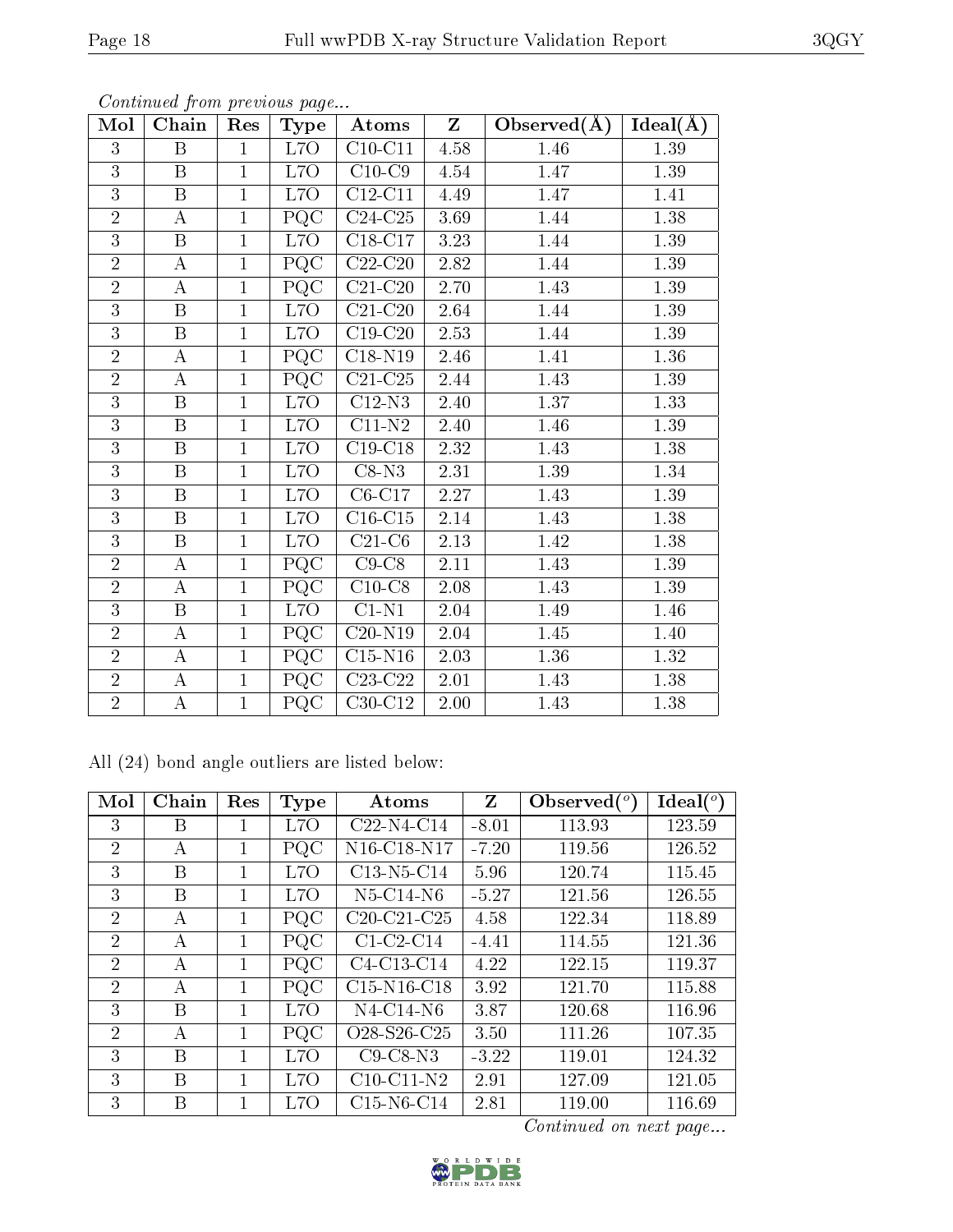|--|--|

| Mol            | Chain | Res | Type      | Atoms                                             | Z       | Observed $(°)$ | $\text{Ideal}({}^o)$ |
|----------------|-------|-----|-----------|---------------------------------------------------|---------|----------------|----------------------|
| 2              | А     |     | PQC       | O <sub>28</sub> -S <sub>26</sub> -O <sub>27</sub> | 2.74    | 123.26         | 118.76               |
| 2              | А     |     | PQC       | O28-S26-N29                                       | $-2.71$ | 103.35         | 107.36               |
| 3              | В     |     | L7O       | $C1-N1-C20$                                       | $-2.56$ | 111.17         | 118.09               |
| 3              | В     |     | L7O       | $C16-C13-N5$                                      | $-2.54$ | 120.81         | 123.96               |
| 3              | В     |     | L7O       | $C8-N3-C12$                                       | 2.52    | 122.71         | 116.27               |
| 2              | А     | 1   | PQC       | $C22-C20-C21$                                     | $-2.43$ | 116.77         | 119.65               |
| 3              | B     | 1   | L7O       | $C10$ -C9-C8                                      | 2.41    | 119.50         | 117.11               |
| $\overline{2}$ | А     | 1   | PQC       | $C2-C1-C3$                                        | $-2.39$ | 115.91         | 119.19               |
| $\overline{2}$ | А     | 1.  | PQC       | $C23-C22-C20$                                     | 2.35    | 122.54         | 119.72               |
| $\overline{2}$ | А     | 1.  | PQC       | $C10-C8-C7$                                       | 2.26    | 123.93         | 120.21               |
| $\overline{2}$ | А     |     | $\rm PQC$ | $C24-C25-S26$                                     | 2.03    | 122.68         | 119.73               |

There are no chirality outliers.

All (9) torsion outliers are listed below:

| $\operatorname{Mol}$ | Chain | $\operatorname{Res}% \left( \mathcal{N}\right) \equiv\operatorname{Res}(\mathcal{N}_{0},\mathcal{N}_{0})$ | Type             | Atoms                                                                      |
|----------------------|-------|-----------------------------------------------------------------------------------------------------------|------------------|----------------------------------------------------------------------------|
| 3                    |       |                                                                                                           | L <sub>7</sub> O | $C19-C20-N1-C1$                                                            |
| 3                    | В     |                                                                                                           | L7O              | $C21-C20-N1-C1$                                                            |
| 2                    | А     | 1                                                                                                         | PQC              | C21-C25-S26-N29                                                            |
| 2                    | А     | 1                                                                                                         | РQС              | $\overline{\text{C24}}$ -C <sub>25</sub> -S <sub>26</sub> -N <sub>29</sub> |
| 2                    | А     | 1                                                                                                         | PQC              | C24-C25-S26-O28                                                            |
| 3                    | R     | 1                                                                                                         | L7O              | $\overline{C19-C20}$ -N1-C5                                                |
| 2                    | А     | 1                                                                                                         | PQC              | C21-C25-S26-O28                                                            |
| 2                    | А     | 1                                                                                                         | PQC              | C21-C25-S26-O27                                                            |
| 2                    |       | 1                                                                                                         |                  | $\overline{\text{C2}}$ 4-C25-S26-O27                                       |

There are no ring outliers.

2 monomers are involved in 8 short contacts:

| Mol |  |  | Chain   Res   Type   Clashes   Symm-Clashes |
|-----|--|--|---------------------------------------------|
|     |  |  |                                             |
|     |  |  |                                             |

The following is a two-dimensional graphical depiction of Mogul quality analysis of bond lengths, bond angles, torsion angles, and ring geometry for all instances of the Ligand of Interest. In addition, ligands with molecular weight > 250 and outliers as shown on the validation Tables will also be included. For torsion angles, if less then 5% of the Mogul distribution of torsion angles is within 10 degrees of the torsion angle in question, then that torsion angle is considered an outlier. Any bond that is central to one or more torsion angles identified as an outlier by Mogul will be highlighted in the graph. For rings, the root-mean-square deviation (RMSD) between the ring in question and similar rings identified by Mogul is calculated over all ring torsion angles. If the average RMSD is greater than 60 degrees and the minimal RMSD between the ring in question and

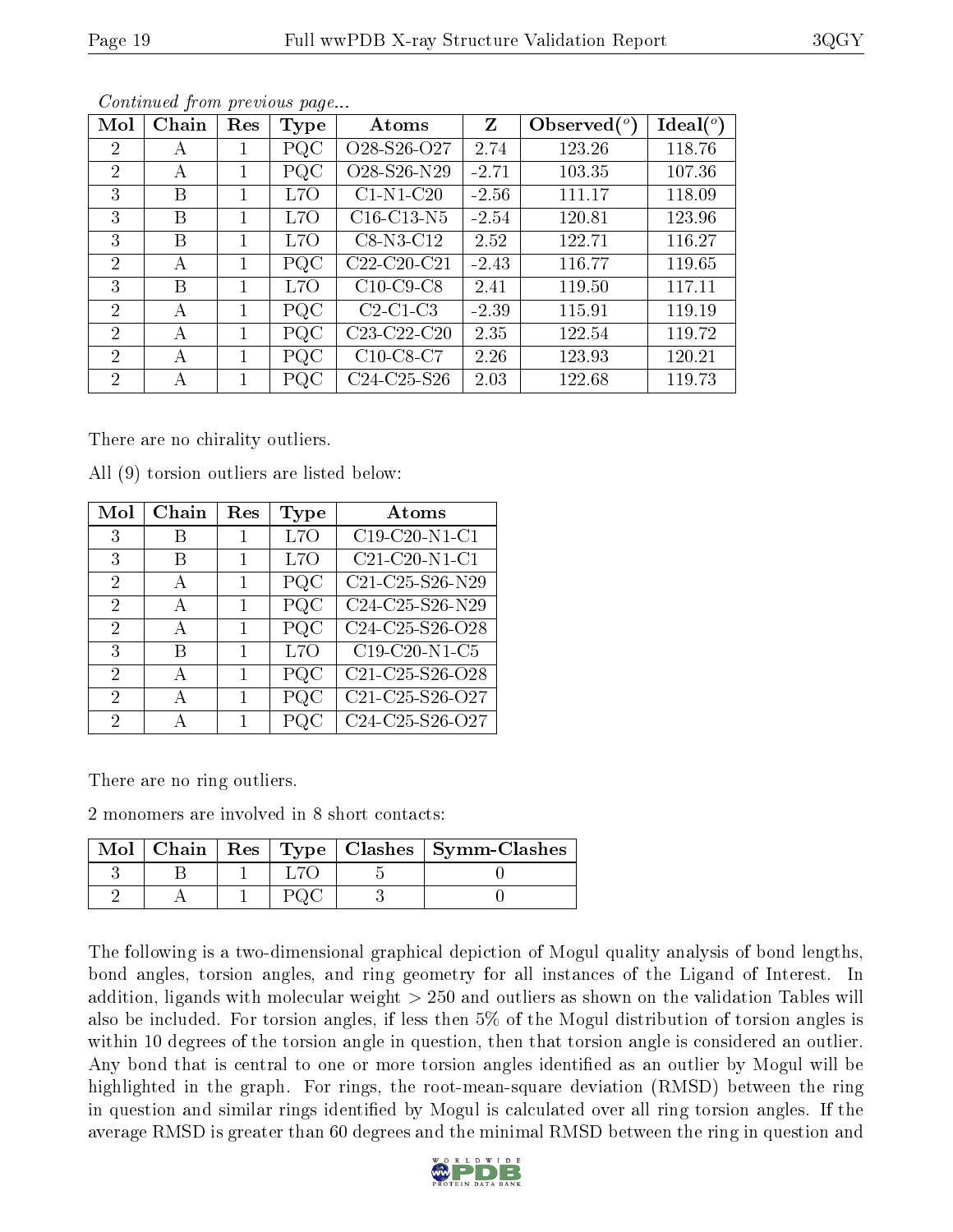any Mogul-identified rings is also greater than 60 degrees, then that ring is considered an outlier. The outliers are highlighted in purple. The color gray indicates Mogul did not find sufficient equivalents in the CSD to analyse the geometry.



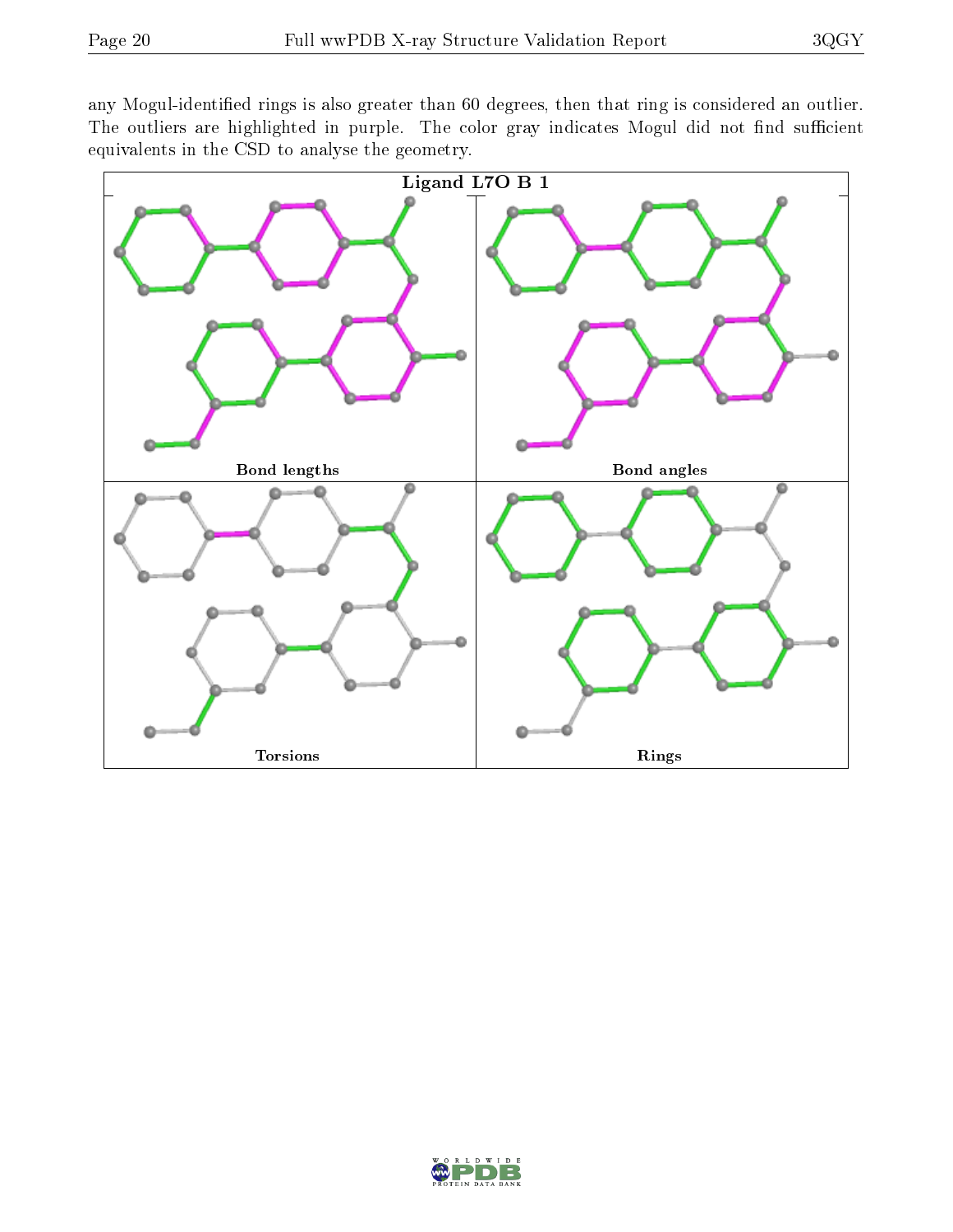

### 5.7 [O](https://www.wwpdb.org/validation/2017/XrayValidationReportHelp#nonstandard_residues_and_ligands)ther polymers (i)

There are no such residues in this entry.

### 5.8 Polymer linkage issues (i)

There are no chain breaks in this entry.

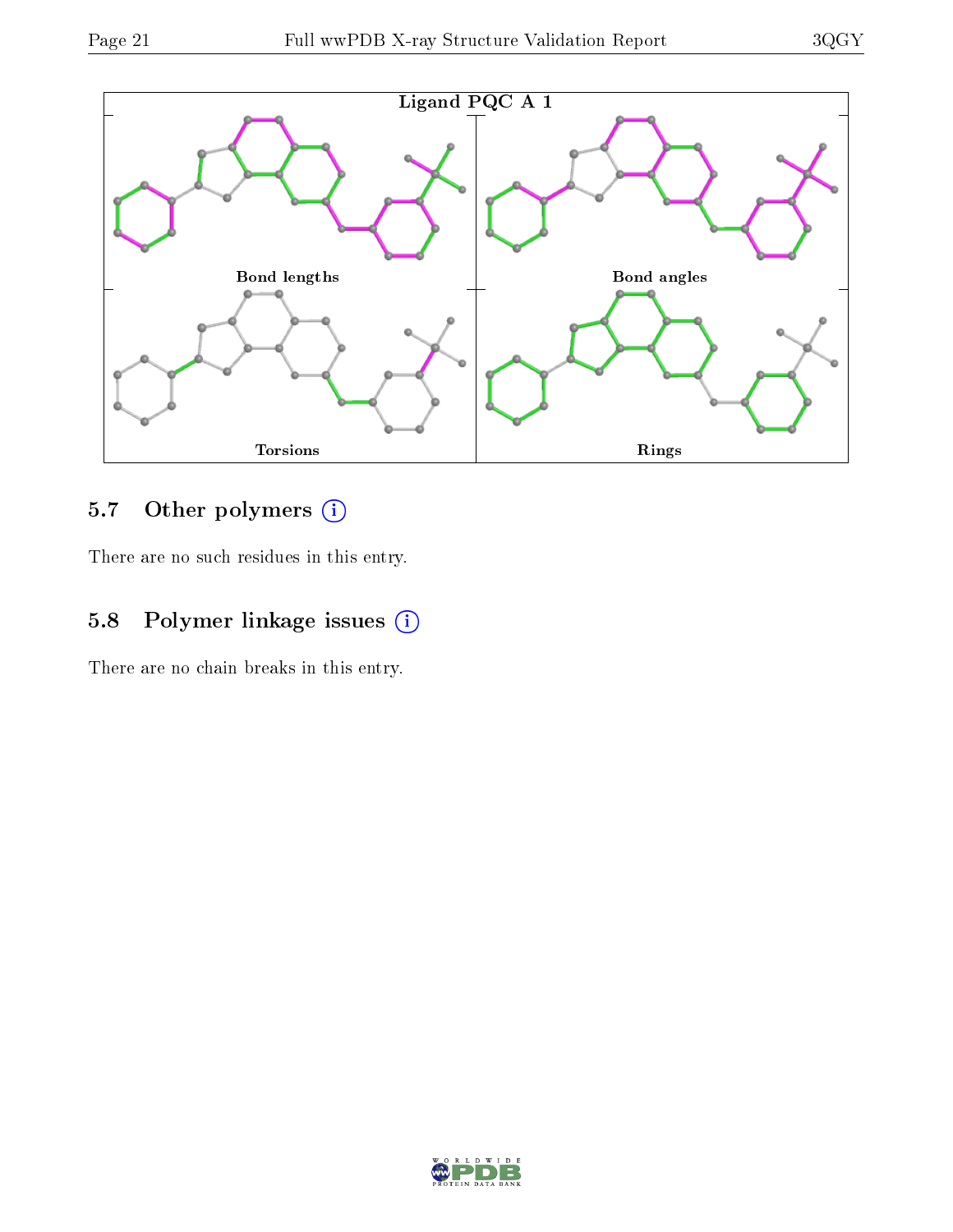# 6 Fit of model and data  $(i)$

### 6.1 Protein, DNA and RNA chains  $(i)$

In the following table, the column labelled  $#RSRZ> 2'$  contains the number (and percentage) of RSRZ outliers, followed by percent RSRZ outliers for the chain as percentile scores relative to all X-ray entries and entries of similar resolution. The OWAB column contains the minimum, median,  $95<sup>th</sup>$  percentile and maximum values of the occupancy-weighted average B-factor per residue. The column labelled ' $Q< 0.9$ ' lists the number of (and percentage) of residues with an average occupancy less than 0.9.

| Mol | Chain | Analysed        | ${ <\hspace{-1.5pt}{\mathrm{RSRZ}} \hspace{-1.5pt}>}$ | # $RSRZ>2$               | $OWAB(A^2)$    | $\rm{Q}\textcolor{black}{<}0.9$ |
|-----|-------|-----------------|-------------------------------------------------------|--------------------------|----------------|---------------------------------|
|     |       | $246/286(86\%)$ | 0.64                                                  | $23(9\%)$ 8 11           | 17, 29, 54, 70 |                                 |
|     |       | $245/286$ (85%) | 0.51                                                  | $21(8\%)$ 10 13          | 15, 27, 62, 72 |                                 |
| All | All   | 491/572(85%)    | 0.57                                                  | 44 (8%) $9 \mid 12 \mid$ | 15, 28, 56, 72 |                                 |

All (44) RSRZ outliers are listed below:

| Mol            | Chain                   | Res | Type                      | <b>RSRZ</b>      |
|----------------|-------------------------|-----|---------------------------|------------------|
| $\mathbf{1}$   | $\overline{\rm A}$      | 429 | ALA                       | 8.3              |
| $\mathbf{1}$   | $\overline{\rm A}$      | 374 | PHE                       | 6.2              |
| $\overline{1}$ | B                       | 428 | <b>GLN</b>                | 6.1              |
| $\overline{1}$ | $\overline{\rm A}$      | 373 | <b>GLN</b>                | $\overline{5.7}$ |
| $\overline{1}$ | $\overline{\mathrm{B}}$ | 504 | THR                       | $\overline{5.5}$ |
| $\overline{1}$ | $\overline{\rm A}$      | 428 | $\overline{\text{GLN}}$   | 5.5              |
| $\overline{1}$ | $\boldsymbol{B}$        | 429 | <b>ALA</b>                | 4.7              |
| $\overline{1}$ | $\boldsymbol{B}$        | 373 | GLN                       | 4.4              |
| $\overline{1}$ | $\overline{\mathrm{B}}$ | 395 | <b>GLU</b>                | 4.3              |
| $\overline{1}$ | $\overline{\mathrm{B}}$ | 503 | $\rm \overline{MET}$      | 4.0              |
| $\overline{1}$ | $\overline{\rm A}$      | 372 | <b>GLY</b>                | 4.0              |
| $\overline{1}$ | $\overline{\mathrm{B}}$ | 561 | $\overline{\mathrm{ASN}}$ | 3.8              |
| $\overline{1}$ | $\overline{B}$          | 492 | GLU                       | 3.7              |
| $\overline{1}$ | $\overline{\rm A}$      | 575 | PHE                       | 3.7              |
| $\overline{1}$ | $\overline{\rm A}$      | 561 | $\overline{\mathrm{ASN}}$ | $\overline{3.6}$ |
| $\mathbf{1}$   | $\overline{\rm A}$      | 427 | GLU                       | 3.6              |
| $\overline{1}$ | $\overline{\mathrm{B}}$ | 493 | $\overline{\mathrm{ASN}}$ | $\overline{3.2}$ |
| $\mathbf{1}$   | A                       | 493 | <b>ASN</b>                | $\overline{3.2}$ |
| $\overline{1}$ | $\boldsymbol{A}$        | 521 | PRO                       | $\overline{3.2}$ |
| $\overline{1}$ | $\overline{\rm A}$      | 369 | <b>ILE</b>                | 3.1              |
| $\mathbf{1}$   | $\overline{B}$          | 426 | <b>LEU</b>                | 3.0              |
| $\mathbf{1}$   | $\boldsymbol{B}$        | 403 | PHE                       | 3.0              |
| $\overline{1}$ | $\boldsymbol{B}$        | 427 | GLU                       | $2.8\,$          |
| $\mathbf{1}$   | B                       | 358 | ILE                       | 2.8              |

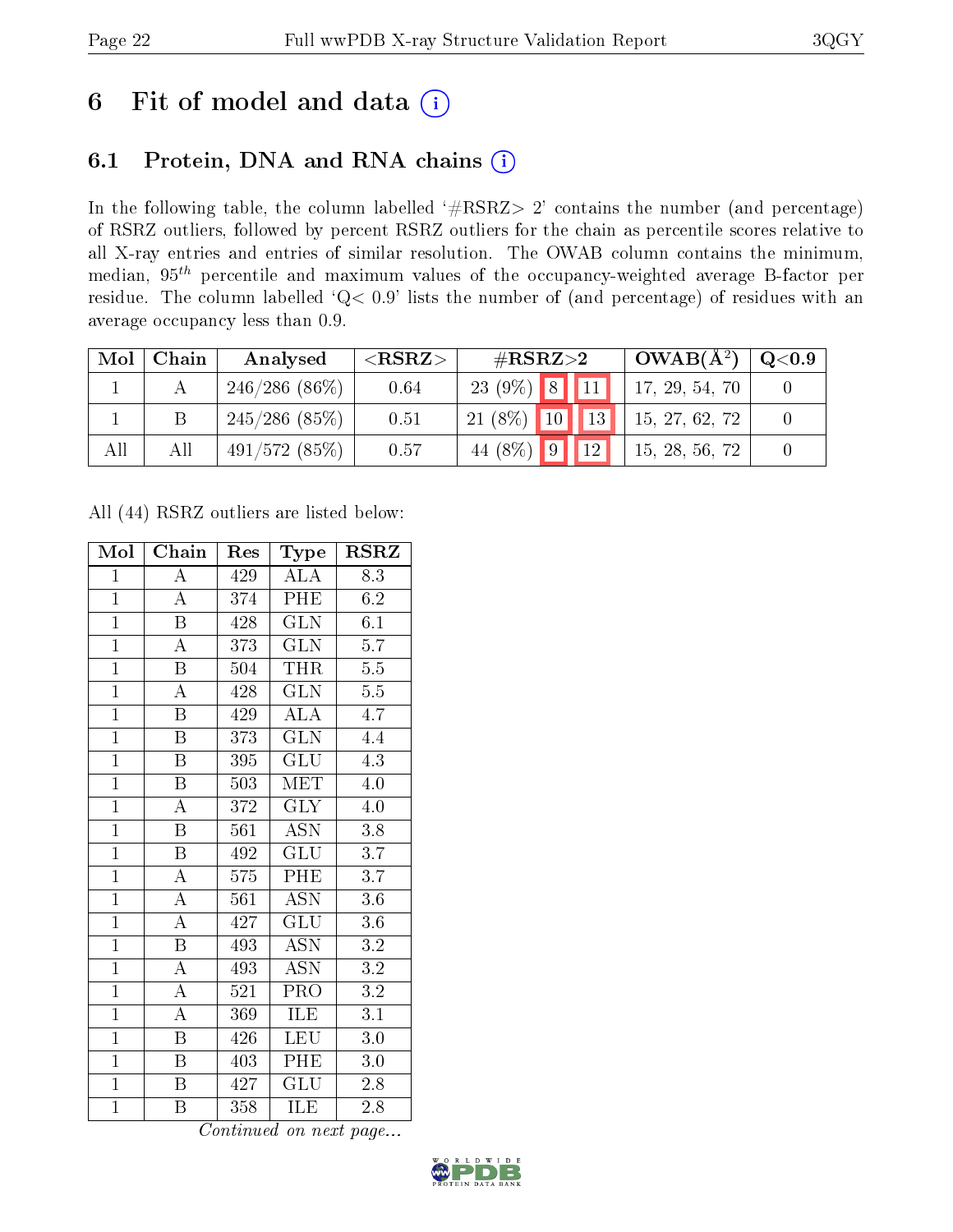| Mol            | Chain                   | $\operatorname{Res}% \left( \mathcal{N}\right) \equiv\operatorname{Res}(\mathcal{N}_{0})\cap\mathcal{N}_{1}$ | Type                    | <b>RSRZ</b> |
|----------------|-------------------------|--------------------------------------------------------------------------------------------------------------|-------------------------|-------------|
| $\mathbf{1}$   | $\boldsymbol{A}$        | 434                                                                                                          | VAL                     | 2.8         |
| $\mathbf{1}$   | $\overline{A}$          | 492                                                                                                          | GLU                     | 2.7         |
| $\overline{1}$ | $\overline{\mathrm{B}}$ | 502                                                                                                          | $\overline{\text{GLY}}$ | 2.7         |
| $\mathbf{1}$   | $\boldsymbol{A}$        | 430                                                                                                          | <b>PRO</b>              | 2.6         |
| $\overline{1}$ | $\overline{\rm A}$      | 477                                                                                                          | <b>CYS</b>              | 2.5         |
| $\mathbf{1}$   | $\, {\bf B}$            | 401                                                                                                          | <b>ASP</b>              | $2.5\,$     |
| $\mathbf{1}$   | A                       | 361                                                                                                          | SER                     | $2.5\,$     |
| $\mathbf{1}$   | A                       | 371                                                                                                          | SER                     | 2.4         |
| $\overline{1}$ | $\boldsymbol{A}$        | 618                                                                                                          | SER                     | 2.3         |
| $\overline{1}$ | $\overline{\rm A}$      | 355                                                                                                          | <b>HIS</b>              | 2.3         |
| $\mathbf{1}$   | B                       | 399                                                                                                          | SER                     | 2.2         |
| $\overline{1}$ | B                       | 359                                                                                                          | <b>ASP</b>              | 2.2         |
| $\overline{1}$ | B                       | 360                                                                                                          | <b>PRO</b>              | 2.2         |
| $\overline{1}$ | B                       | 410                                                                                                          | <b>MET</b>              | 2.2         |
| $\overline{1}$ | A                       | 396                                                                                                          | <b>GLY</b>              | 2.2         |
| $\overline{1}$ | B                       | 402                                                                                                          | ASP                     | 2.2         |
| $\overline{1}$ | A                       | 533                                                                                                          | SER                     | 2.1         |
| $\overline{1}$ | A                       | 424                                                                                                          | <b>VAL</b>              | 2.1         |
| $\mathbf{1}$   | $\boldsymbol{A}$        | 522                                                                                                          | <b>VAL</b>              | 2.1         |
| $\mathbf{1}$   | B                       | 425                                                                                                          | CYS                     | 2.0         |

#### 6.2 Non-standard residues in protein, DNA, RNA chains (i)

There are no non-standard protein/DNA/RNA residues in this entry.

#### 6.3 Carbohydrates (i)

There are no carbohydrates in this entry.

#### 6.4 Ligands  $(i)$

In the following table, the Atoms column lists the number of modelled atoms in the group and the number defined in the chemical component dictionary. The B-factors column lists the minimum, median,  $95<sup>th</sup>$  percentile and maximum values of B factors of atoms in the group. The column labelled  $Q< 0.9$ ' lists the number of atoms with occupancy less than 0.9.

|     |  |       |      |      | $\vert$ Mol $\vert$ Type $\vert$ Chain $\vert$ Res $\vert$ Atoms $\vert$ RSCC $\vert$ RSR $\vert$ B-factors(A <sup>2</sup> ) $\vert$ Q<0.9 |  |
|-----|--|-------|------|------|--------------------------------------------------------------------------------------------------------------------------------------------|--|
| L7O |  | 30/30 | 0.72 | 0.24 | 43.43.44.44                                                                                                                                |  |
| PQC |  | 30/30 | 0.92 | 0.13 | 26,30,34,35                                                                                                                                |  |

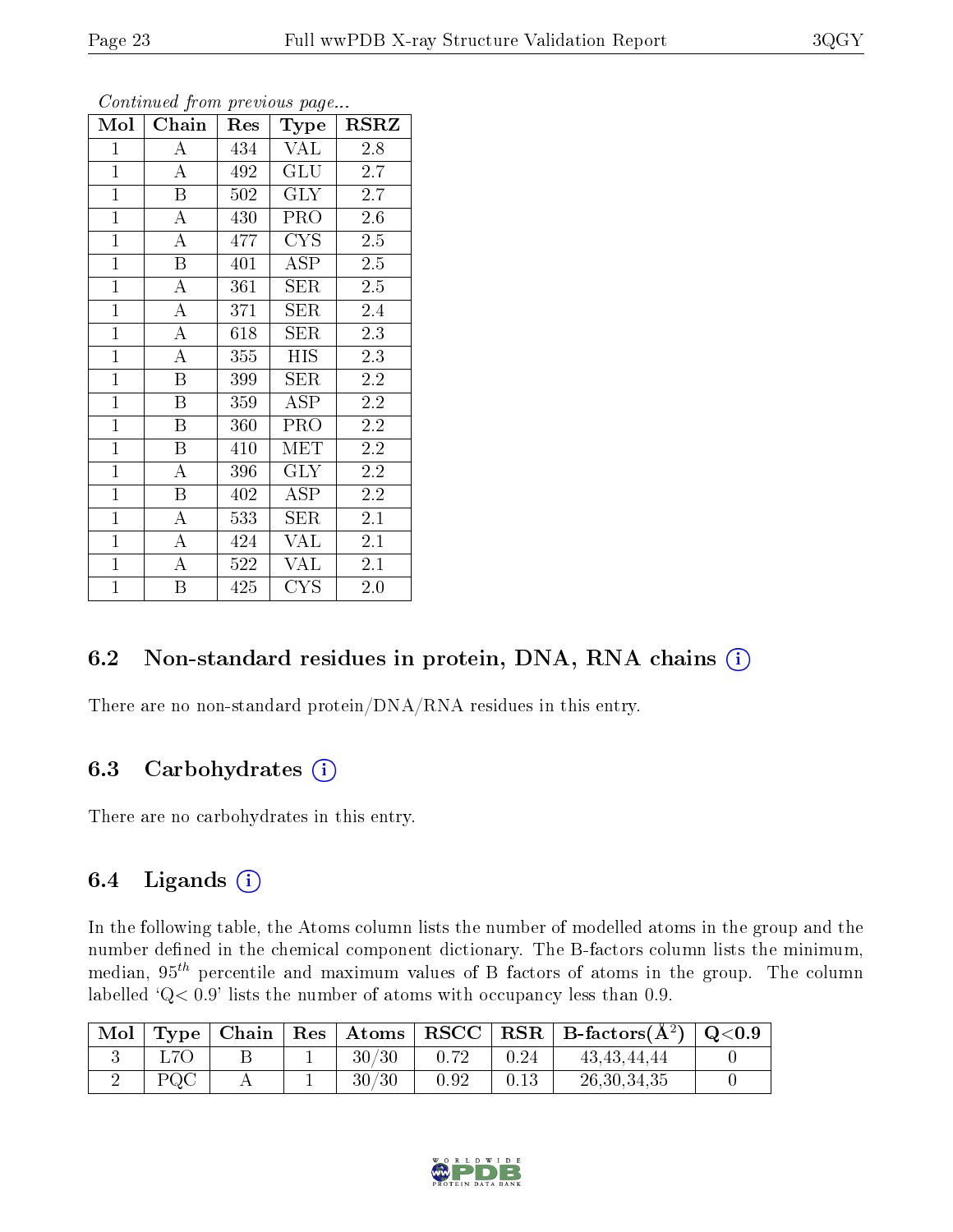The following is a graphical depiction of the model fit to experimental electron density of all instances of the Ligand of Interest. In addition, ligands with molecular weight  $> 250$  and outliers as shown on the geometry validation Tables will also be included. Each fit is shown from different orientation to approximate a three-dimensional view.